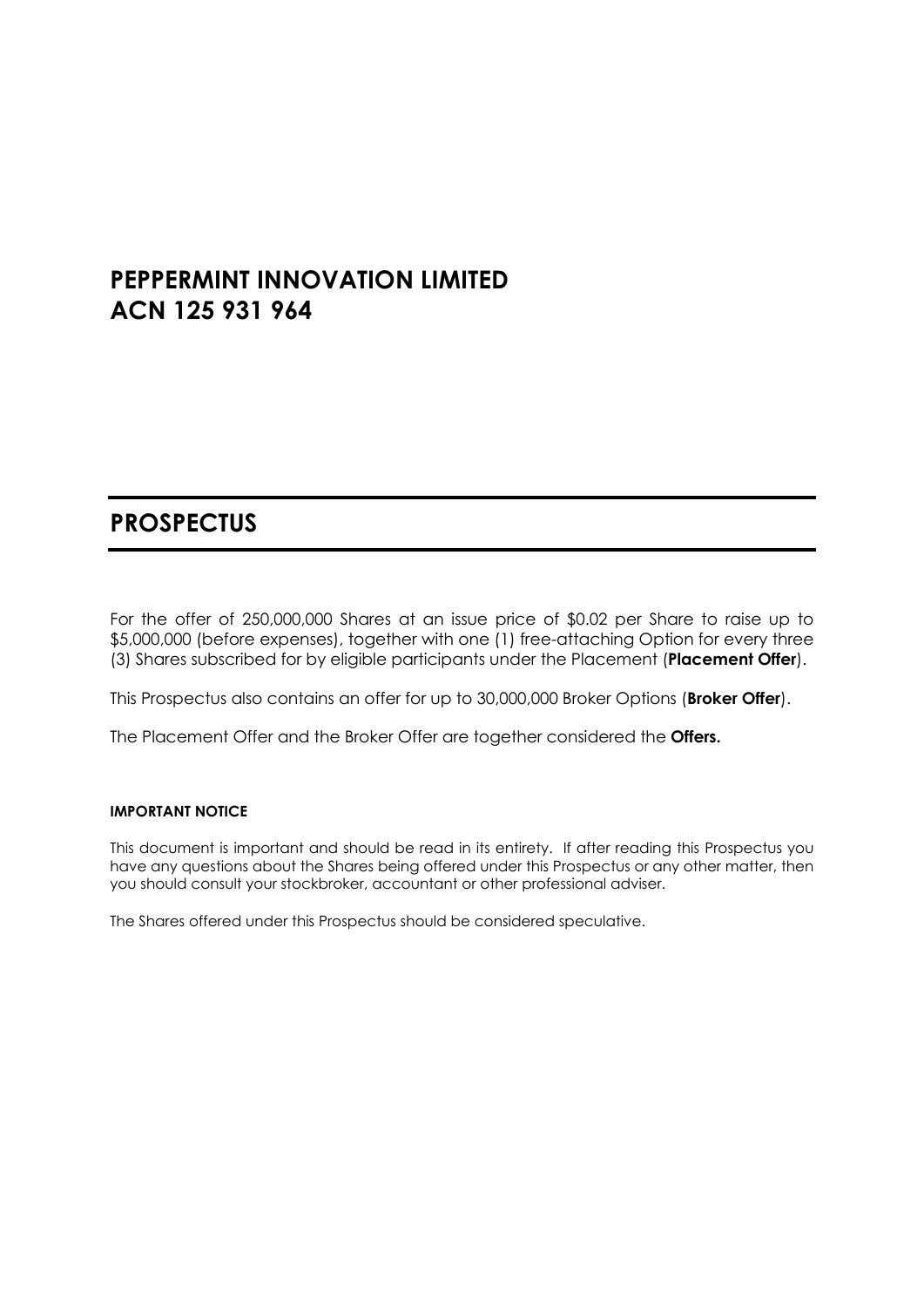# **TABLE OF CONTENTS**

| 1. |  |
|----|--|
| 2. |  |
| 3. |  |
| 4. |  |
| 5. |  |
| 6. |  |
| 7. |  |
| 8. |  |
| 9. |  |
|    |  |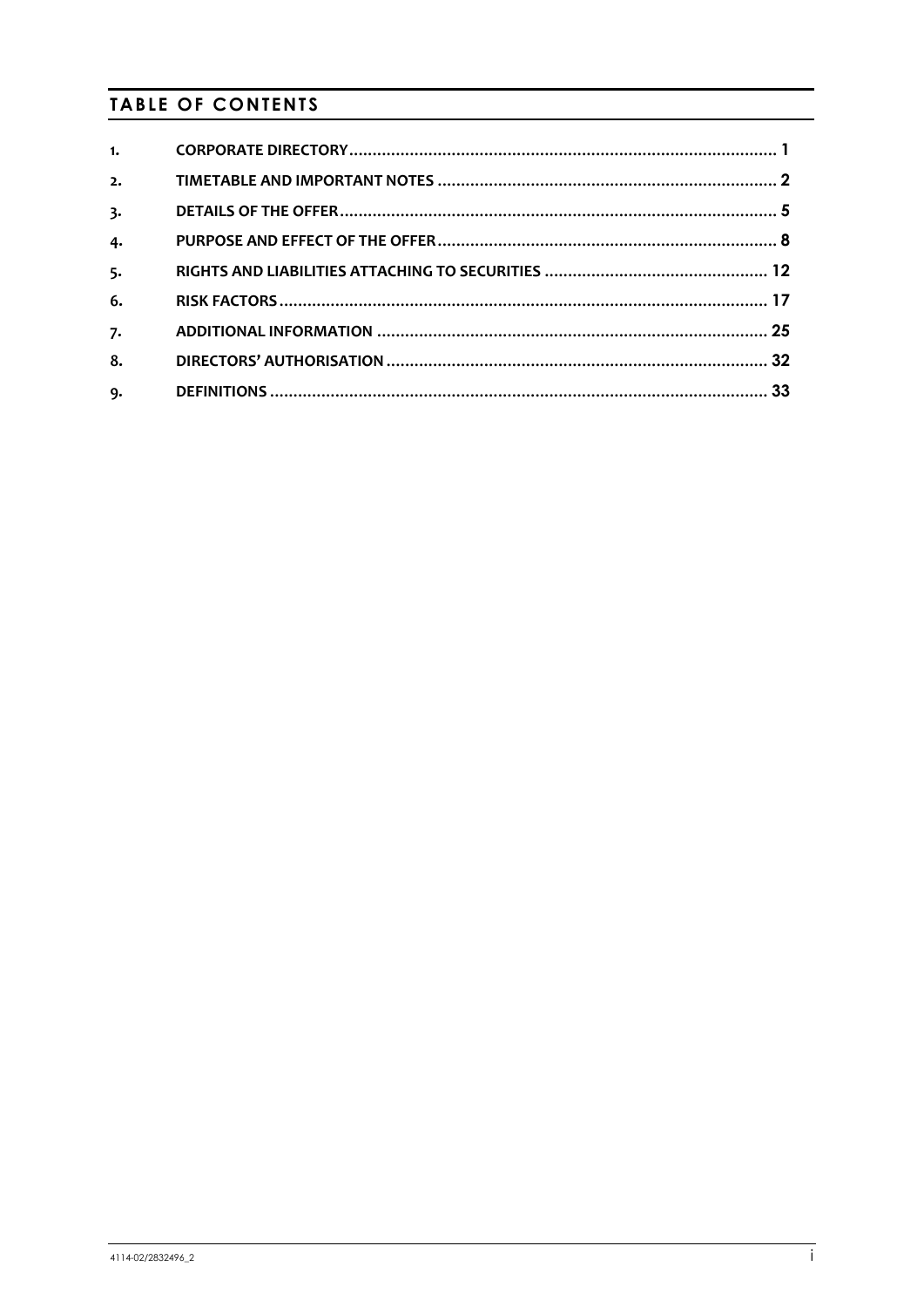## <span id="page-2-0"></span>**1. CORPORATE DIRECTORY**

| <b>Directors</b>                                         | <b>Registered Office</b>                                                      |
|----------------------------------------------------------|-------------------------------------------------------------------------------|
| Christopher Kain<br><b>Managing Director</b>             | Level 2 East<br>The Wentworth Building<br>300 Murray Street                   |
| Anthony Kain<br>Executive Director                       | PERTH WA 6000                                                                 |
| <b>Matthew Cahill</b>                                    | Telephone: + 61 8 6255 5504                                                   |
| Non-executive Director                                   | Email: info@pepItd.com.au<br>Website: www.pepltd.com.au                       |
| <b>Chief Financial Officer</b>                           |                                                                               |
| Michael van Uffelen                                      | <b>ASX Code</b>                                                               |
| <b>Company Secretary</b>                                 | PIL                                                                           |
| Anthony Kain                                             | Lawyers                                                                       |
| Share Registry*                                          | Steinepreis Paganin<br>Lawyers and Consultants                                |
| Computershare Investor Services Pty<br>Ltd<br>Level 11   | Level 4, The Read Buildings<br>16 Milligan Street<br>PERTH WA 6000            |
| 172 St Georges Terrace<br>PERTH WA 6000                  | Auditors*                                                                     |
| Telephone: +61 8 9323 2000<br>Facsimile: +61 8 9323 2033 | <b>RSM Australia Partners</b><br>Level 32<br>2 The Esplanade<br>PERTH WA 6000 |

\* These entities have not been involved in the preparation of this Prospectus and have not consented to being named in this Prospectus. Their names are included for information purposes only.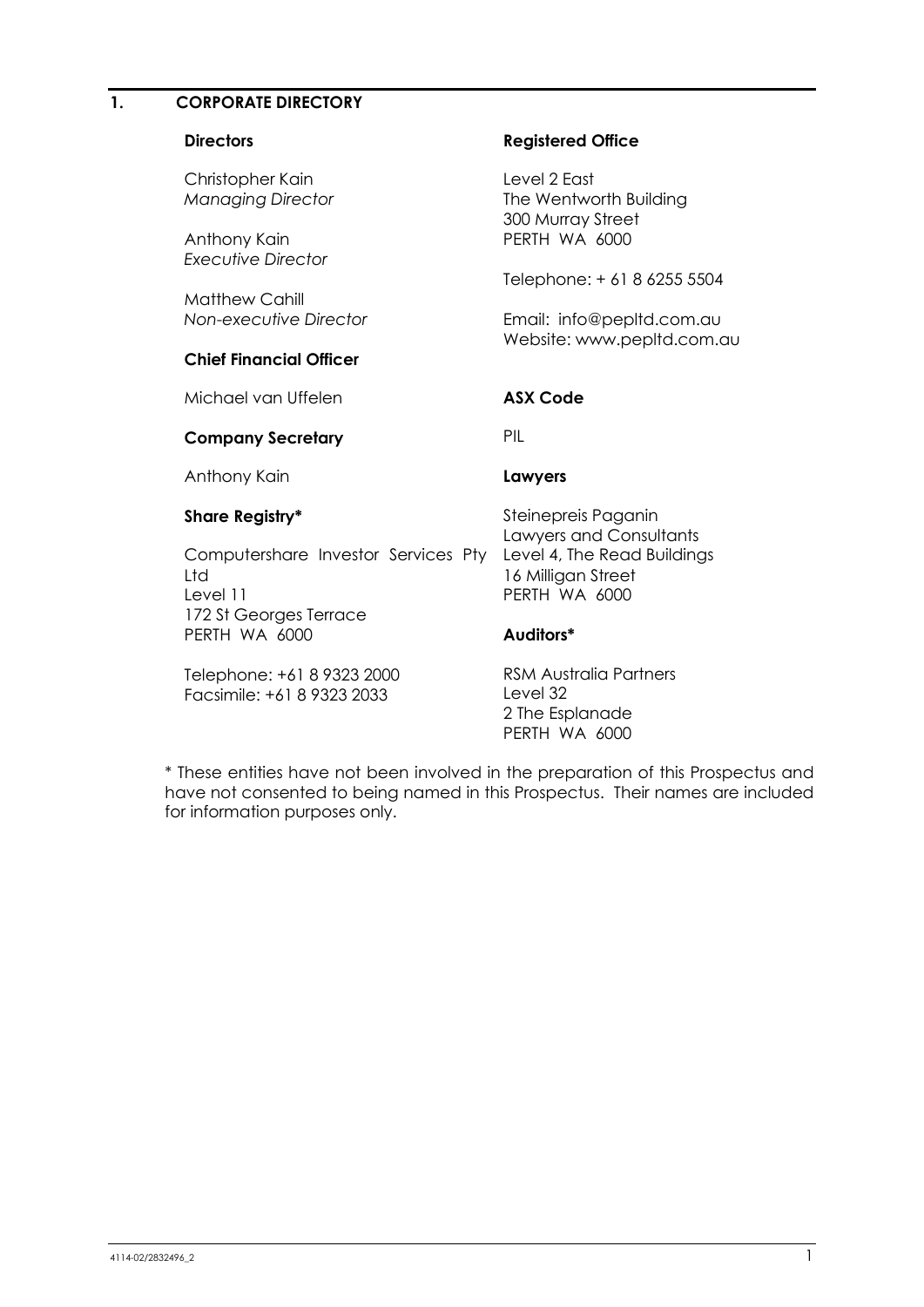## <span id="page-3-0"></span>**2. TIMETABLE AND IMPORTANT NOTES**

## <span id="page-3-1"></span>**2.1 Timetable**

| <b>Action</b>                                     | Date                              |
|---------------------------------------------------|-----------------------------------|
| Lodgement of Prospectus with the ASIC and ASX     | 22 November 2021                  |
| <b>Opening Date</b>                               | 22 November 2021                  |
| Closing Date*                                     | 5:00pm WST on 24<br>November 2021 |
| Expected date of Official Quotation of the Shares | 26 November 2021                  |

\* The Directors reserve the right to bring forward or extend the Closing Date at any time after the Opening Date without notice. As such, the date the Shares are expected to commence trading on ASX may vary with any change in the Closing Date.

#### **2.2 Important Notes**

This Prospectus is dated 22 November 2021 and was lodged with the ASIC on that date. The ASIC and its officers take no responsibility for the contents of this Prospectus or the merits of the investment to which this Prospectus relates.

No Shares may be issued on the basis of this Prospectus later than 13 months after the date of this Prospectus.

The Offer is only available to those who are personally invited to accept the Offer. Applications for Shares offered pursuant to this Prospectus can only be submitted on an original Application Form which accompanies this Prospectus.

This Prospectus is a transaction specific prospectus for an offer of continuously quoted securities (as defined in the Corporations Act) and has been prepared in accordance with section 713 of the Corporations Act. It does not contain the same level of disclosure as an initial public offering prospectus. In making representations in this Prospectus regard has been had to the fact that the Company is a disclosing entity for the purposes of the Corporations Act and certain matters may reasonably be expected to be known to investors and professional advisers whom potential investors may consult.

#### **2.3 Web Site – Electronic Prospectus**

A copy of this Prospectus can be downloaded from the website of the Company at www.pepltd.com.au. If you are accessing the electronic version of this Prospectus for the purpose of making an investment in the Company, you must be an Australian resident and must only access this Prospectus from within Australia.

The Corporations Act prohibits any person passing onto another person an Application Form unless it is attached to a hard copy of this Prospectus or it accompanies the complete and unaltered version of this Prospectus. Any person may obtain a hard copy of this Prospectus free of charge by contacting the Company.

The Company reserves the right not to accept an Application Form from a person if it has reason to believe that when that person was given access to the electronic Application Form, it was not provided together with the electronic Prospectus and any relevant supplementary or replacement prospectus or any of those documents were incomplete or altered.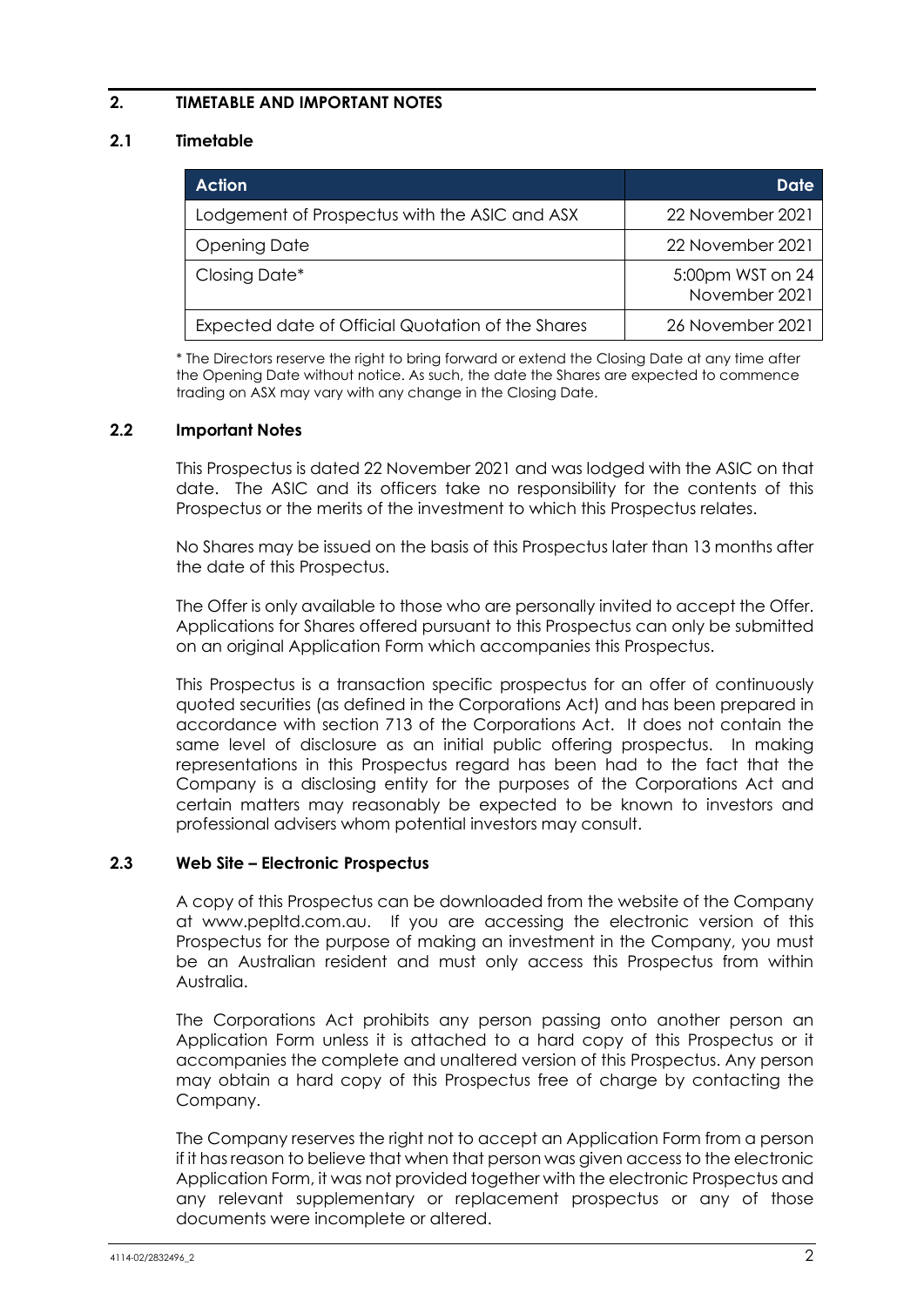#### **2.4 Website**

No document or information included on our website is incorporated by reference into this Prospectus.

#### **2.5 Risk Factors**

Potential investors should be aware that subscribing for Shares in the Company involves a number of risks. The key risk factors of which investors should be aware are set out in Section [6](#page-18-0) of this Prospectus. These risks together with other general risks applicable to all investments in listed securities not specifically referred to, may affect the value of the Shares in the future. Accordingly, an investment in the Company should be considered highly speculative. Investors should consider consulting their professional advisers before deciding whether to apply for Shares pursuant to this Prospectus.

#### **2.6 Overseas Investors**

The distribution of this Prospectus in jurisdictions outside Australia may be restricted by law and therefore persons into whose possession this document comes should seek advice on and observe any such restrictions. Any failure to comply with these restrictions constitutes a violation of those laws. This Prospectus does not constitute an offer of Shares in any jurisdiction where, or to any person to whom, it would be unlawful to issue in this Prospectus.

#### **2.7 Forward-looking statements**

This Prospectus contains forward-looking statements which are identified by words such as 'may', 'could', 'believes', 'estimates', 'targets', 'expects', or 'intends' and other similar words that involve risks and uncertainties.

These statements are based on an assessment of present economic and operating conditions, and on a number of assumptions regarding future events and actions that, as at the date of this Prospectus, are expected to take place.

Such forward-looking statements are not guarantees of future performance and involve known and unknown risks, uncertainties, assumptions and other important factors, many of which are beyond the control of our Company, the Directors and our management.

We cannot and do not give any assurance that the results, performance or achievements expressed or implied by the forward-looking statements contained in this prospectus will actually occur and investors are cautioned not to place undue reliance on these forward-looking statements.

We have no intention to update or revise forward-looking statements, or to publish prospective financial information in the future, regardless of whether new information, future events or any other factors affect the information contained in this prospectus, except where required by law.

These forward looking statements are subject to various risk factors that could cause our actual results to differ materially from the results expressed or anticipated in these statements. These risk factors are set out in Section 6 of this Prospectus.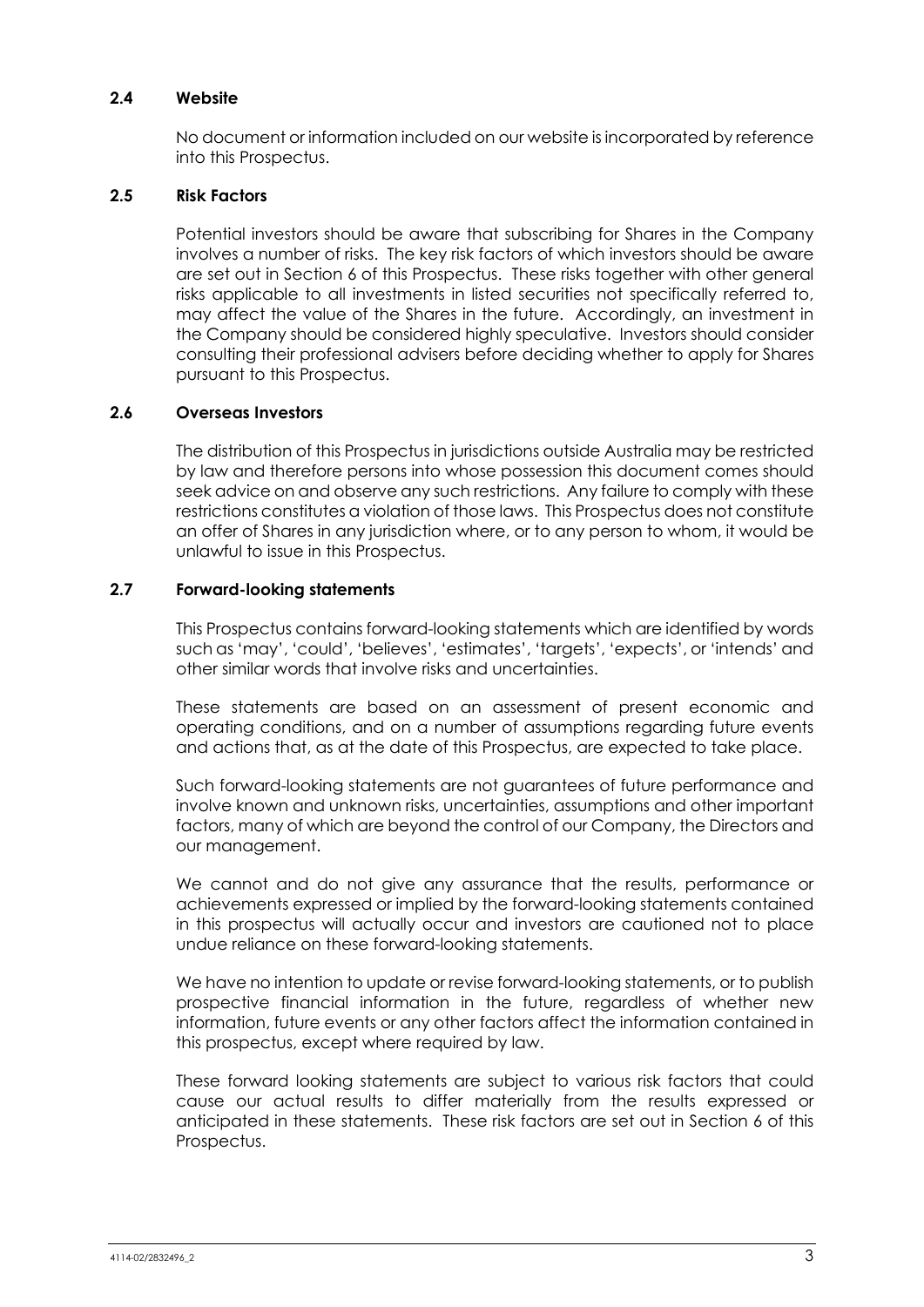#### **2.8 Disclaimer**

No person is authorised to give any information or to make any representation in connection with the Offer described in this Prospectus which is not contained in this Prospectus. Any information not so contained may not be relied upon as having been authorised by the Company or any other person in connection with the Offer. You should rely only on information in this Prospectus.

## **2.9 Target Market Determination**

In accordance with the design and distribution obligations under the Corporations Act, the Company has determined the target market for the offer of New Options and Broker Options issued under this Prospectus. The Company will only distribute this Prospectus to those investors who fall within the target market determination (**TMD**) as set out on the Company's website [\(www.pepltd.com.au\)](http://www.pepltd.com.au/). By making an application under the Options Offer, you warrant that you have read and understood the TMD and that you fall within the target market set out in the TMD.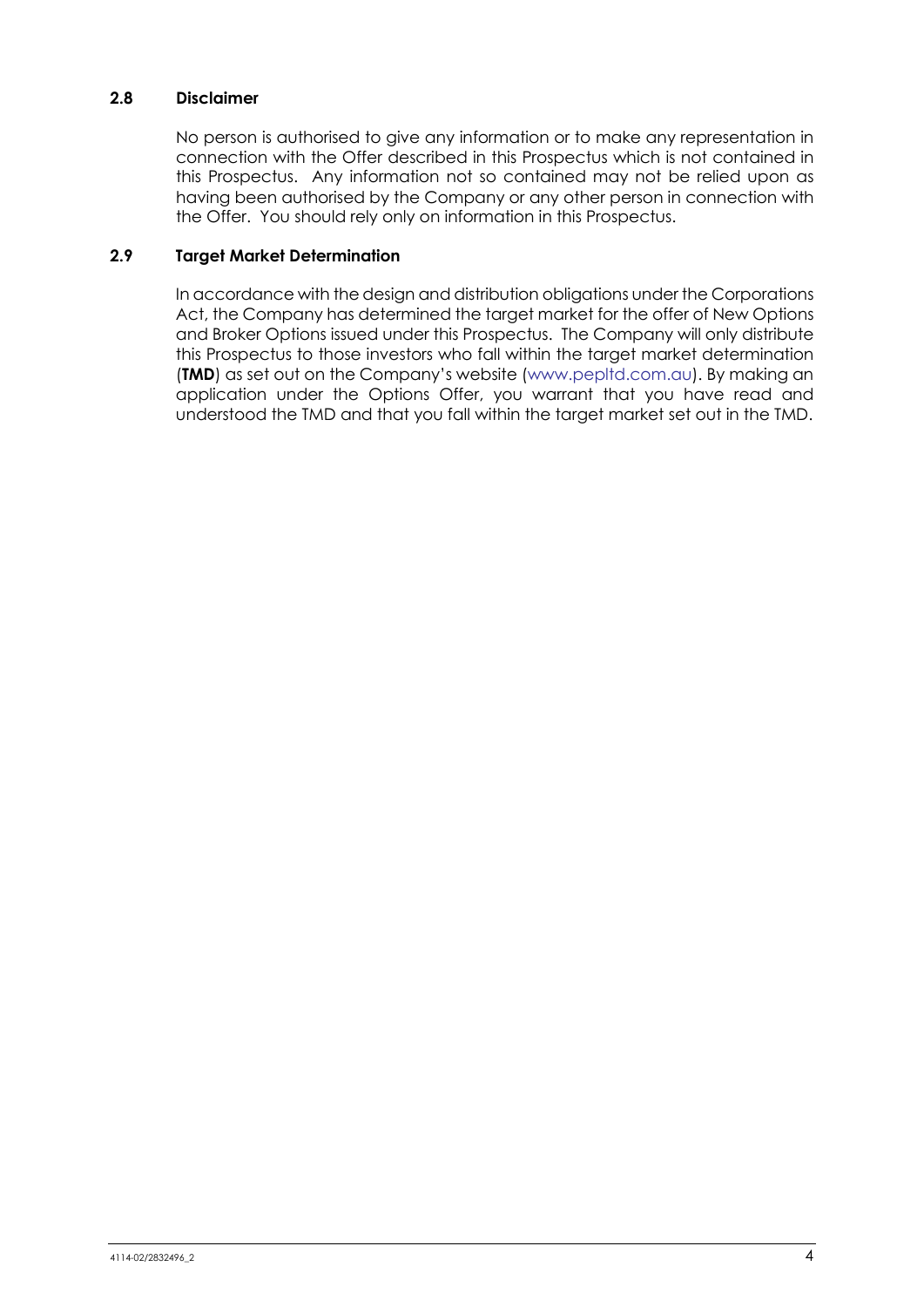#### <span id="page-6-0"></span>**3. DETAILS OF THE OFFER**

#### <span id="page-6-1"></span>**3.1 Background to the Offers**

As announced on Thursday, 11 November 2021, the Company received firm commitments to raise \$4,000,000 (before costs) by a placement of 200,000,000 Shares. The Company has decided to increase the amount to be raised to up to \$5,000,000 (before costs) by a placement of up to 250,000,000 Shares (**Placement Shares**) to sophisticated and professional investors at an issue price of \$0.02 per Share, together with one (1) free-attaching Option for every three (3) Shares subscribed for by eligible participants under the Placement (**Placement**).

The Company has also agreed to offer up to 30,000,000 Options to the holders of an AFSL selected by the Company who assist in the raising of funds under the Placement (**Broker Options**).

#### **3.2 The Placement Offer**

Pursuant to this Prospectus, the Company invites investors identified by the Directors to apply for up to 250,000,000 Shares at an issue price of \$0.02 per Share to raise up to \$5,000,000 (before expenses), together with one (1) free-attaching Option for every three (3) Shares subscribed for by eligible participants under the Placement.

The Placement Offer will only be extended to specific parties on invitation from the Directors. Application Forms will only be provided by the Company to these parties.

All of the Shares offered under this Prospectus will rank equally with Shares on issue at the date of this Prospectus. A summary of the material rights and liabilities attaching to the Shares is set out in Section 5.1.

The Options will be issued free-attaching to the Placement Shares for nil cash consideration. There will be 66,666,666 free-attaching Options (exercisable at \$0.03 each, on or before 30 June 2023) (**New Options**) issued on the basis of one (1) New Option for every three (3) Shares subscribed for under the Placement.

No funds will be raised from the issue of the New Options as they are being issued free attaching with the Placement Shares.

The New Options will be issued on the terms and conditions set out in Section 5.2.

#### **3.3 The Broker Offer**

The Broker Offer is an offer for up to 30,000,000 Broker Options.

All Broker Options offered under this Prospectus will be issued on the terms and conditions set out in Section 5.2.

No funds will be raised pursuant to the Broker Offer as the Broker Options are being issued at a nil issue price, as part consideration for services provided to the Company in relation to raising funds under the Placement.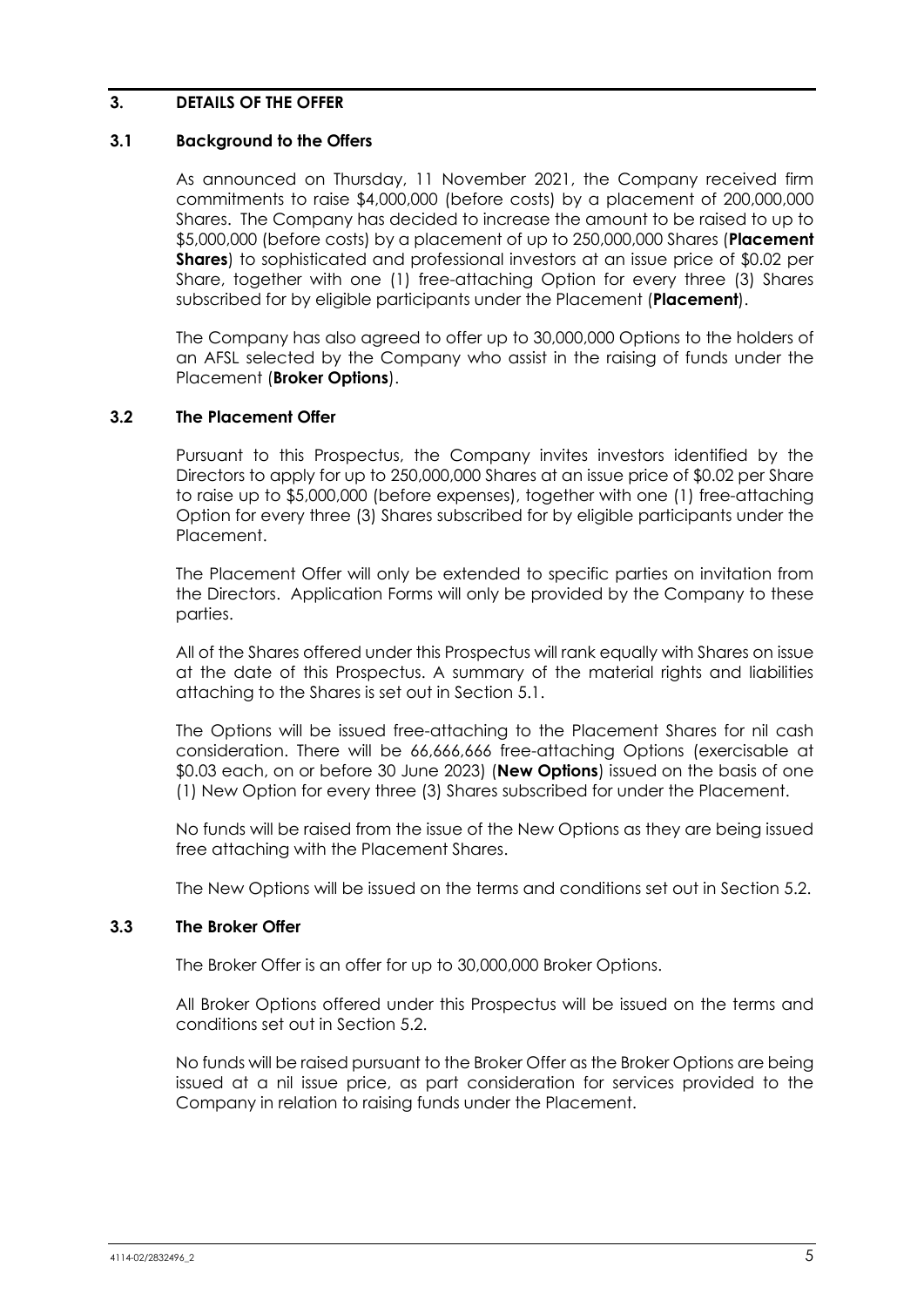#### **3.4 Applications**

#### **3.4.1 Application under the Placement Offer**

Applications for Shares under the Placement Offer must be made by investors at the direction of the Company and must be made using the Application Form accompanying this Prospectus.

Payment for the Shares under the Placement Offer must be made in full at the issue price of \$0.02 per Share.

Completed Application Forms and accompanying cheques (or if transferring funds electronically, the funds must be transferred to the account details on the Application Form) must be mailed or delivered to the Company as follows:

| Delivery by hand                                                                                                | Delivery by post                 |
|-----------------------------------------------------------------------------------------------------------------|----------------------------------|
| Level 2 East, The Wentworth Building, Level 2 East, The Wentworth Building,<br>300 Murray Street, PERTH WA 6000 | 300 Murray Street, PERTH WA 6000 |

Cheques should be made payable to "**Peppermint Innovation Limited – Share Offer Account**" and crossed "**Not Negotiable**". Completed Application Forms and accompanying cheques must be mailed or delivered to the address set out on the Application Form by no later than the Closing Date of the Placement Offer.

The Company will also accept payment on a delivery versus payment (**DvP**) basis. Please contact your broker if you wish to pay for Shares under the Placement Offer on a DvP basis.

#### <span id="page-7-0"></span>**3.4.2 Broker Offer**

An Application Form in relation to the Broker Offer will only be provided by the Company to parties nominated by the Company together with a copy of this Prospectus.

A summary of the terms and conditions of the New Options to be issued free attaching to the Placement Shares and the Broker Options the subject of the Broker Offer are set out in Section [5.2.](#page-15-0)

#### **3.5 Minimum subscription**

There is no minimum subscription.

#### **3.6 Issue of Securities**

Securities issued pursuant to the Offers will be issued in accordance with the ASX Listing Rules and timetable set out at the commencement of this Prospectus.

Application moneys will be held in a separate subscription account until the Shares are issued. This account will be established and kept by the Company in trust for each Applicant. Any interest earned on the application moneys will be for the benefit of the Company and will be retained by the Company irrespective of whether any Shares are issued and each Applicant waives the right to claim any interest.

The Directors will determine the recipients of all the Securities. The Directors reserve the right to reject any application or to allocate any Applicant fewer Securities than the number applied for.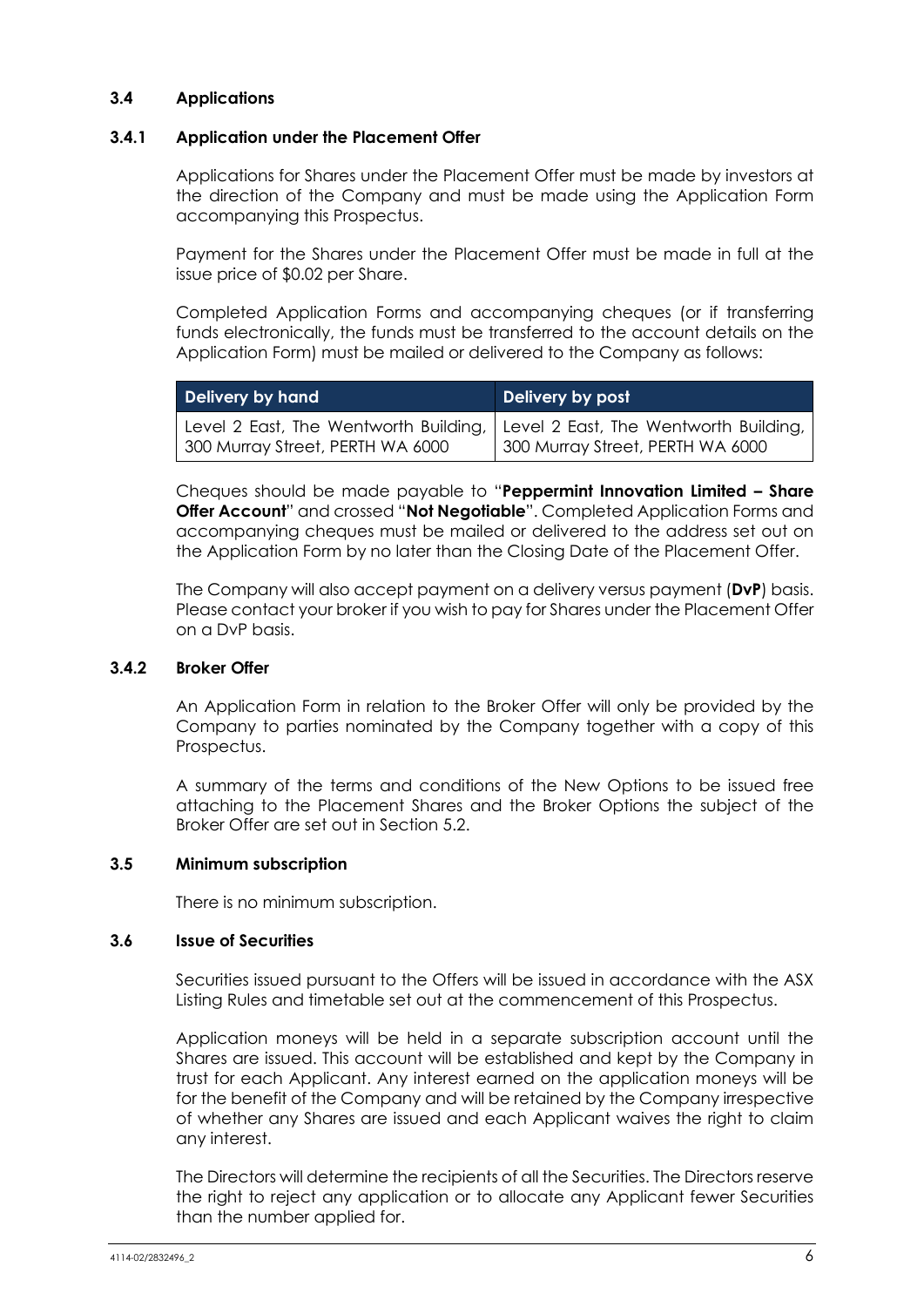Where the number of Securities issued is less than the number applied for, the surplus moneys will be returned by cheque as soon as practicable after the Closing Date. Where no issue of Shares is made, the amount tendered on application will be returned in full by cheque as soon as practicable after the Closing Date. Interest will not be paid on moneys refunded.

## **3.7 ASX listing**

Application for Official Quotation of the Shares offered pursuant to this Prospectus will be made within 7 days of the date of this Prospectus. If ASX does not grant Official Quotation of the Shares offered pursuant to this Prospectus before the expiration of 3 months after the date of issue of the Prospectus, (or such period as varied by the ASIC), the Company will not issue any Shares and will repay all application monies for the Shares within the time prescribed under the Corporations Act, without interest.

The fact that ASX may grant Official Quotation to the Shares is not to be taken in any way as an indication of the merits of the Company or the Shares now offered for subscription.

#### **3.8 Restrictions on the distribution of the Prospectus**

The distribution of this Prospectus outside the Commonwealth of Australia may be restricted by law.

This Offer does not, and is not intended to, constitute an offer in any place or jurisdiction in which, or to any person to whom, it would not be lawful to make such an offer or to issue this Prospectus.

Residents of countries outside Australia should consult their professional advisers as to whether any government or other consents are required, or whether any formalities need to be observed should they wish to make an application to take up Shares on the basis of this Prospectus. The return of a duly completed Application Form will be taken to constitute a representation and warranty that there has been no breach of such laws and that all approvals and consents have been obtained.

#### **3.9 Enquiries**

Any questions concerning the Offers should be directed to Anthony Kain, Company Secretary, on (08) 6255 5504.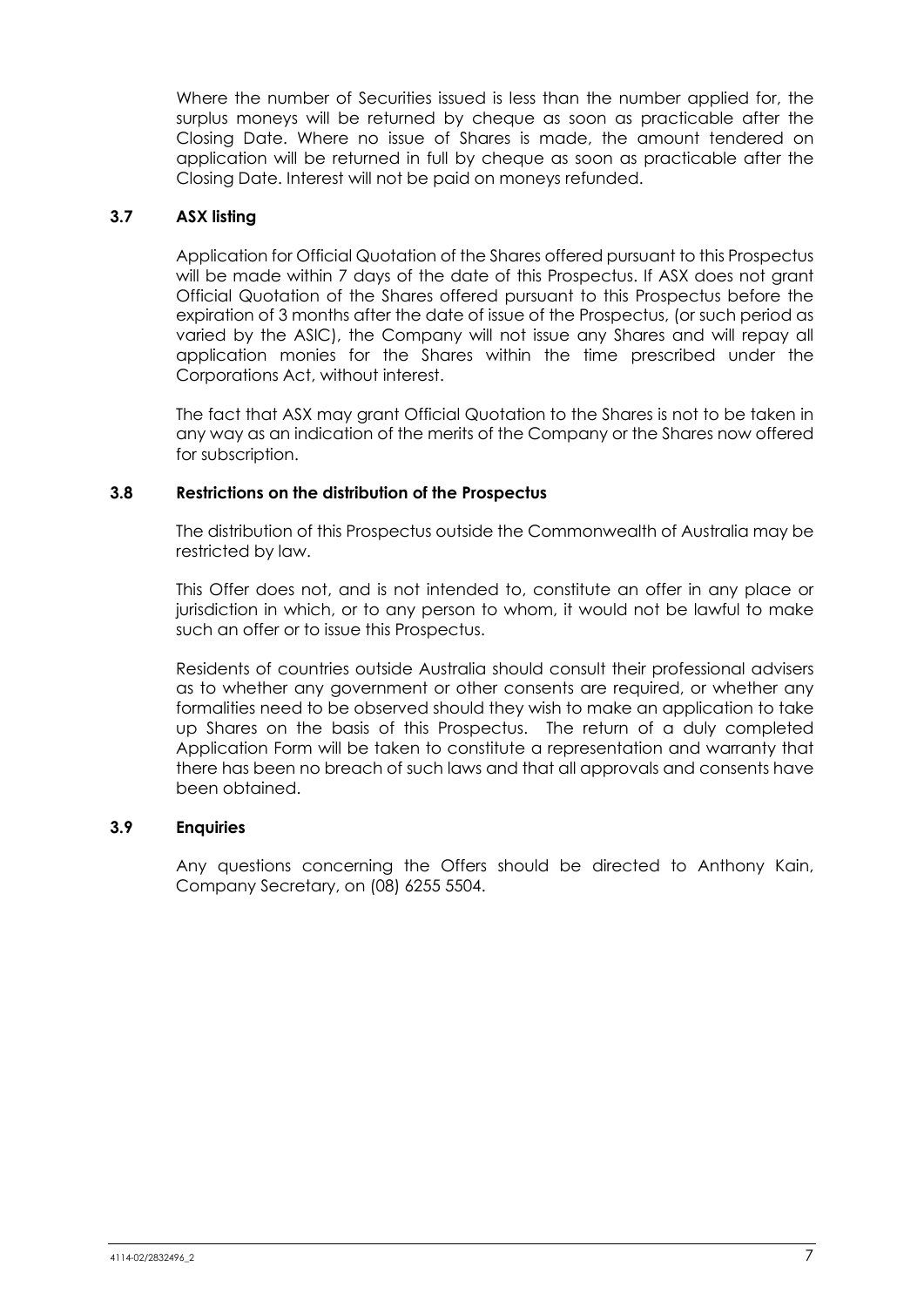## <span id="page-9-0"></span>**4. PURPOSE AND EFFECT OF THE OFFER**

#### **4.1 Purpose of the Offers**

#### **4.1.1 Purpose of the Placement Offer**

The primary purpose of the Placement Offer is to raise \$5,000,000 (before costs and assuming full subscription).

The Company intends to use funds raised under the Placement Offer as follows:

| Use                                     |           |
|-----------------------------------------|-----------|
| Electronic money issuer licence capital | 3,000,000 |
| Working capital and operating expenses  | 1,700,000 |
| Expenses of the Placement Offer         |           |
| Total                                   | 5,000,000 |

The above table is a statement of current intentions. As with any budget, intervening events and new circumstances have the potential to affect the ultimate way funds will be applied. The Board reserves the right to alter the way funds are applied on this basis.

Actual expenditure may differ significantly from the above estimates due to a change in market conditions, the development of new opportunities and other factors.

#### **4.1.2 Purpose of the Broker Offer**

The Broker Offer is being made as part of the consideration for services provided by holders of an AFSL nominated by the Company in relation to the Placement.

The Offers is being made such that the relief provided under ASIC Corporations (Sale Offers That Do Not Need Disclosure) Instrument 2016/80 with respect to the on-sale provisions of section 707 of the Corporations Act is available.

Specifically, if the Broker Options are issued with disclosure under this Prospectus then the Shares issued upon exercise of any of the New Options and Broker Options can be on-sold within 12 months of their issue, without a disclosure document for the on-sale offer.

#### **4.2 Effect of the Offers on capital structure**

The effect of the Offer on the Company's capital structure is set out below.

| Shares <sup>1</sup>                                            | <b>Number</b> |
|----------------------------------------------------------------|---------------|
| Shares currently on issue                                      | 1,694,718,282 |
| Shares offered pursuant to the Placement Offer <sup>2</sup>    | 250,000,000   |
| Shares offered pursuant to the Broker Offer                    |               |
| Total Shares on issue on completion of the Offers <sup>2</sup> | 1,944,718,282 |

**Notes:**

- 1. The rights and liabilities attaching to the Shares are summarised in [5.1](#page-13-1) of this Prospectus.
- 2. This assumes the Placement offer is fully subscribed and no Options are exercised.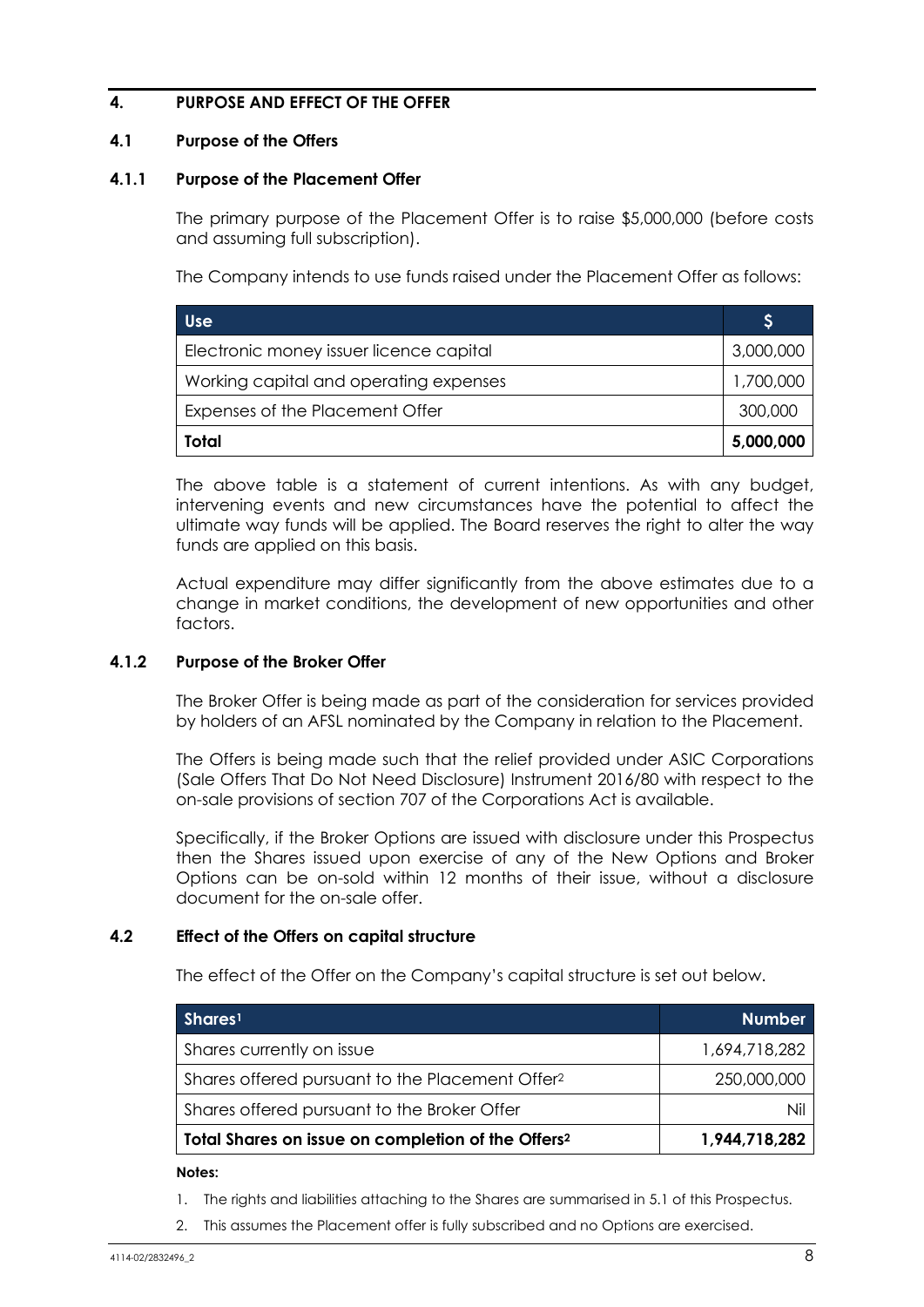| Options <sup>1</sup>                                                                                         | <b>Number</b> |
|--------------------------------------------------------------------------------------------------------------|---------------|
| Options currently on issue (quoted)                                                                          | Nil           |
| Options currently on issue (unquoted):                                                                       |               |
| exercisable at \$0.01 on or before 31 December 2021                                                          | 20,000,000    |
| exercisable at \$0.015 on or before 18 February 2024                                                         | 20,000,000    |
| exercisable at \$0.025 on or before 18 February 2024                                                         | 20,000,000    |
| exercisable at \$0.02 on or before 30 June 2024                                                              | 2,500,000     |
| exercisable at \$0.025 on or before 30 June 2024                                                             | 2,500,000     |
| exercisable at \$0.03 on or before 30 June 2024                                                              | 2,500,000     |
| exercisable at \$0.04 on or before 30 June 2024                                                              | 2,500,000     |
| New Options offered pursuant to the Options Offer (as part of the<br>Placement)                              | 83,333,333    |
| Broker Options offered purusant to the Broker Offer                                                          | 30,000,000    |
| Total Options on issue on completion of the Offers                                                           | 183,333,333   |
| Bonus Options proposed to be issued <sup>2</sup>                                                             | 194,471,828   |
| Additional Options proposed to be issued <sup>2</sup>                                                        | 194,471,828   |
| Total Options on issue on completion of the proposed issue of<br><b>Bonus Options and Additional options</b> | 572,276,989   |

#### **Notes:**

- 1. The rights and liabilities attaching to the Options are summarised in Section [5.2](#page-15-0) of this Prospectus.
- 2. As announced on 11 November 2021, the Company intends to issue one option for every ten (10) Shares held on completion of the Offers, exercisable at \$0.02 on or before 17 December 2021 (**Bonus Options**). Upon exercising these Bonus Options, eligible shareholders will receive a further Option for every Bonus Option exercised prior to 17 December 2021, exercisable at \$0.03 on or before 30 June 2023 (**Additional Options**). Further details will be provided in due course.

| Convertible notes                                               | <b>Number</b> |
|-----------------------------------------------------------------|---------------|
| Convertible notes currently on issue <sup>1</sup>               | 438,732       |
| Convertible notes offered pursuant to the Placement Offer       | Nil           |
| Convertible notes offered pursuant to the Options Offer         | Nil           |
| Convertible notes offered pursuant to the Broker Offer          | Nil           |
| Total Convertible Notes on issue after completion of the Offers | 438,732       |

#### **Notes:**

1. As at the date of this Prospectus, the Converitible Notes have a face value of \$1 per Convertible Note. The Convertible Notes may convert into a maximum of 43,873,200 Shares upon conversion by the noteholder at \$0.01 per Share along with interest which has accrued on the Convertible Notes to the date of conversion or as the parties otherwise agree in writing.

#### **4.3 Financial effect of the Offers**

The principal effect of the Offers, assuming the Placement Offer is fully subscribed, will be to increase the cash reserves by approximately \$4,690,000 (after deducting the estimated expenses of the Placement Offer) immediately on completion of the Placement Offer.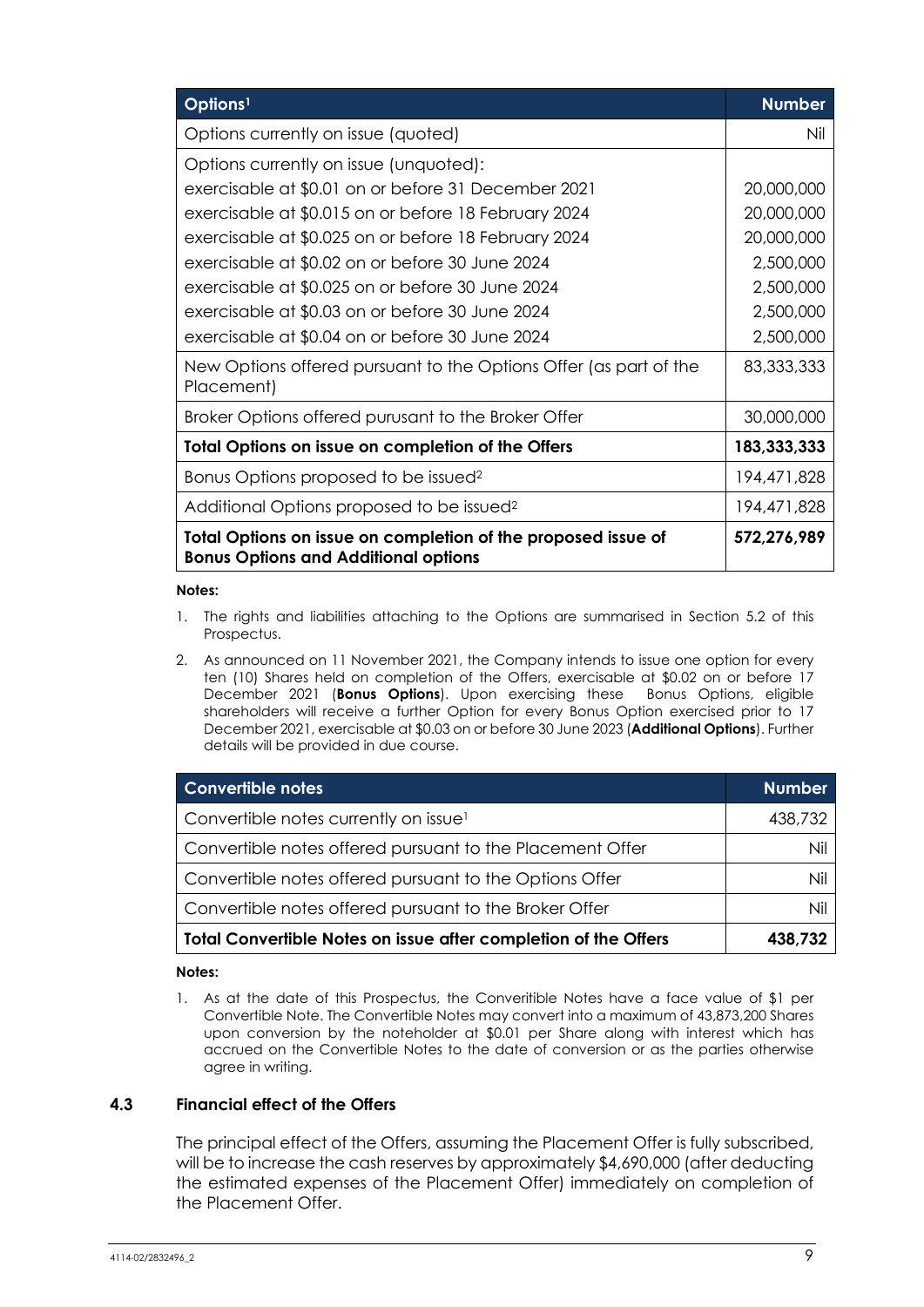Accordingly, the Offers will have an effect on the Company's financial position, being the increase in the Company's existing cash reserves.

#### **4.4 Pro-forma statement of financial position**

The unaudited consolidated pro-forma balance sheet as 30 June 2021 shown below has been prepared on the basis of the accounting policies normally adopted by the Company and reflect the changes to its financial position.

The pro-forma balance sheet has been prepared to provide investors with information on the assets and liabilities of the Company and pro-forma assets and liabilities of the Company as noted below. The historical and pro-forma financial information is presented in an abbreviated form, insofar as it does not include all of the disclosures required by Australian Accounting Standards applicable to annual financial statements.

|                                      |                     | <b>ADJUSTMENT</b> | <b>PROFORMA</b><br>30 June |
|--------------------------------------|---------------------|-------------------|----------------------------|
|                                      | 30 June 2021<br>(5) |                   | 2021<br>(5)                |
| <b>CURRENT ASSETS</b>                |                     |                   |                            |
| Cash and cash equivalents            | 3,112,411           | 4,690,000         | 7,802,411                  |
| Restricted cash                      | 336,829             |                   | 336,829                    |
| Trade and other receivables          | 92,317              |                   | 92,317                     |
| Inventory                            | 55,113              |                   | 55,113                     |
| <b>TOTAL CURRENT ASSETS</b>          | 3,596,670           |                   | 8,286,670                  |
| <b>NON-CURRENT ASSETS</b>            |                     |                   |                            |
| Plant and equipment                  |                     |                   |                            |
| <b>TOTAL NON-CURRENT ASSETS</b>      |                     |                   |                            |
| <b>TOTAL ASSETS</b>                  | 3,596,670           |                   | 8,286,670                  |
| <b>CURRENT LIABILITIES</b>           |                     |                   |                            |
| Trade and other payables             | 353,799             |                   | 353,799                    |
| Provisions                           | 188,563             |                   | 188,563                    |
| <b>Financial liabilities</b>         | 390,701             |                   | 390,701                    |
| <b>TOTAL CURRENT LIABILITIES</b>     | 933,063             |                   | 933,063                    |
| <b>NON-CURRENT LIABILITIES</b>       |                     |                   |                            |
| <b>Financial liabilities</b>         |                     |                   |                            |
| <b>TOTAL NON-CURRENT LIABILITIES</b> |                     |                   |                            |
| <b>TOTAL LIABILITIES</b>             | 933,063             |                   | 933,063                    |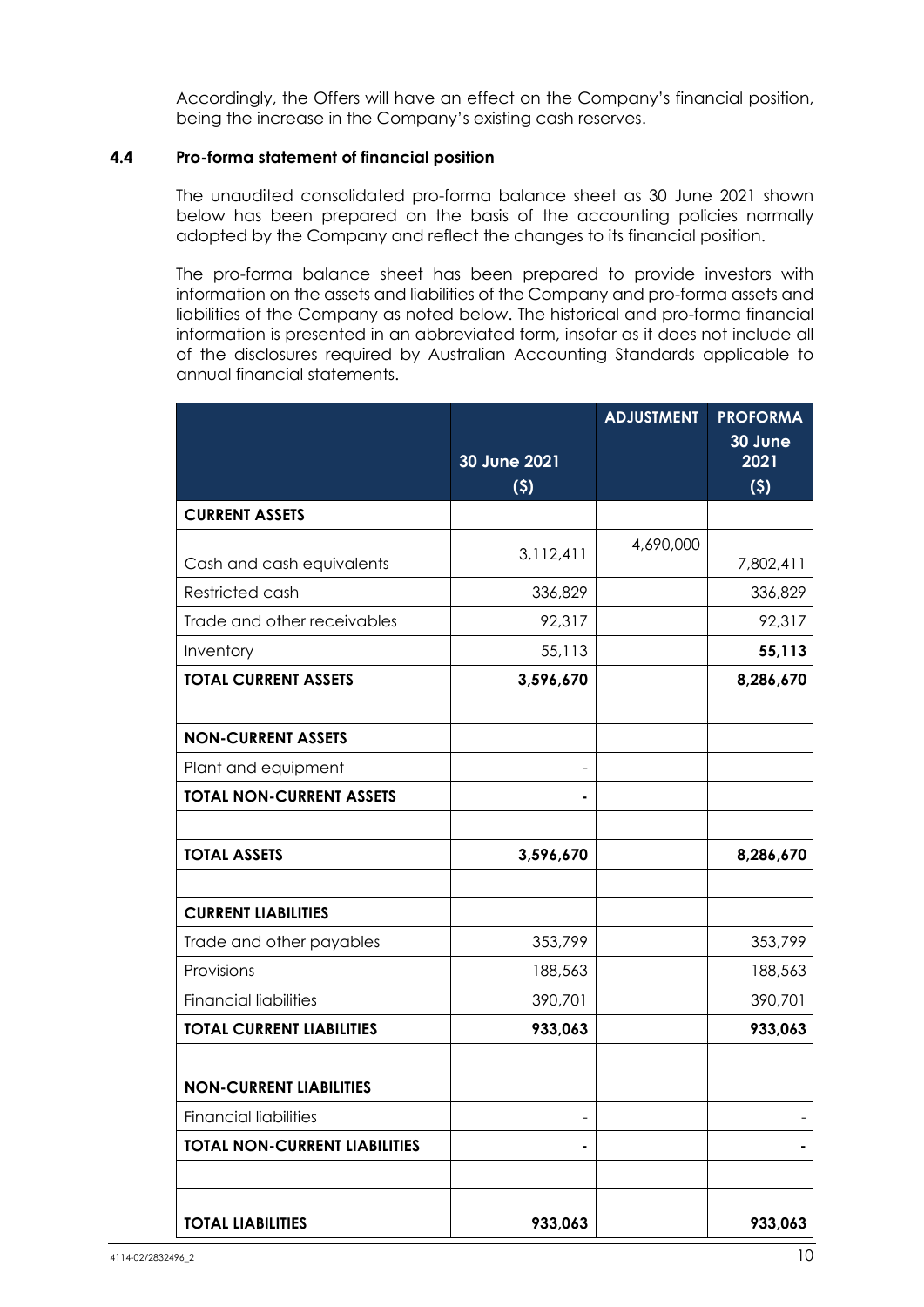|                           | 30 June 2021<br>(5) | <b>ADJUSTMENT</b> | <b>PROFORMA</b><br>30 June<br>2021<br>(5) |
|---------------------------|---------------------|-------------------|-------------------------------------------|
|                           |                     |                   |                                           |
| <b>NET ASSETS</b>         | 2,663,607           |                   | 7,353,607                                 |
|                           |                     |                   |                                           |
| <b>EQUITY</b>             |                     |                   |                                           |
| <b>Issued capital</b>     | 19,913,784          | 4,690,000         | 24,603,784                                |
| <b>Accumulated losses</b> | (17,702,715)        |                   | (17, 702, 715)                            |
| Reserves                  | 452,538             |                   | 452,538                                   |
| <b>TOTAL EQUITY</b>       | 2,663,607           |                   | 7,353,607                                 |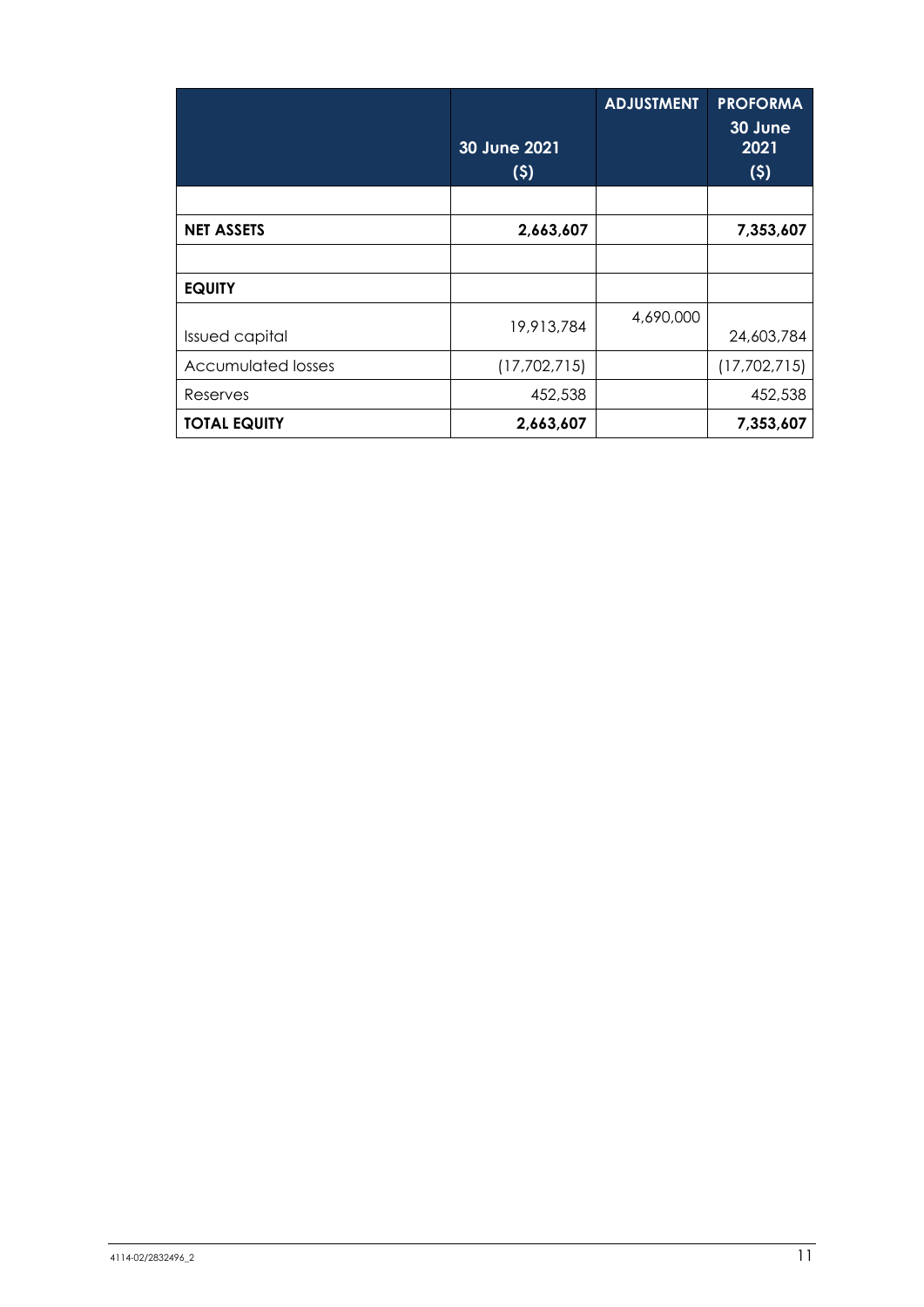## <span id="page-13-0"></span>**5. RIGHTS AND LIABILITIES ATTACHING TO SECURITIES**

The following is a summary of the more significant rights and liabilities attaching to securities being offered pursuant to this Prospectus. This summary is not exhaustive and does not constitute a definitive statement of the rights and liabilities of securityholders. To obtain such a statement, persons should seek independent legal advice.

#### <span id="page-13-1"></span>**5.1 Shares**

Full details of the rights and liabilities attaching to Shares are set out in the Constitution, a copy of which is available for inspection at the Company's registered office during normal business hours.

## (a) **General meetings**

Shareholders are entitled to be present in person, or by proxy, attorney or representative to attend and vote at general meetings of the Company.

Shareholders may requisition meetings in accordance with section 249D of the Corporations Act and the Constitution of the Company.

## (b) **Voting rights**

Subject to any rights or restrictions for the time being attached to any class or classes of shares, at general meetings of shareholders or classes of shareholders:

- (i) each Shareholder entitled to vote may vote in person or by proxy, attorney or representative;
- (ii) on a show of hands, every person present who is a Shareholder or a proxy, attorney or representative of a Shareholder has one vote; and
- (iii) on a poll, every person present who is a Shareholder or a proxy, attorney or representative of a Shareholder shall, in respect of each fully paid Share held by him, or in respect of which he is appointed a proxy, attorney or representative, have one vote for each Share held, but in respect of partly paid shares shall have such number of votes as bears the same proportion to the total of such Shares registered in the Shareholder's name as the amount paid (not credited) bears to the total amounts paid and payable (excluding amounts credited).

## (c) **Dividend rights**

Subject to the rights of any preference Shareholders and to the rights of the holders of any shares created or raised under any special arrangement as to dividend, the Directors may from time to time declare a dividend to be paid to the Shareholders entitled to the dividend which shall be payable on all Shares according to the proportion that the amount paid (not credited) is of the total amounts paid and payable (excluding amounts credited) in respect of such Shares.

The Directors may from time to time pay to the Shareholders any interim dividends as they may determine. No dividend shall carry interest as against the Company. The Directors may set aside out of the profits of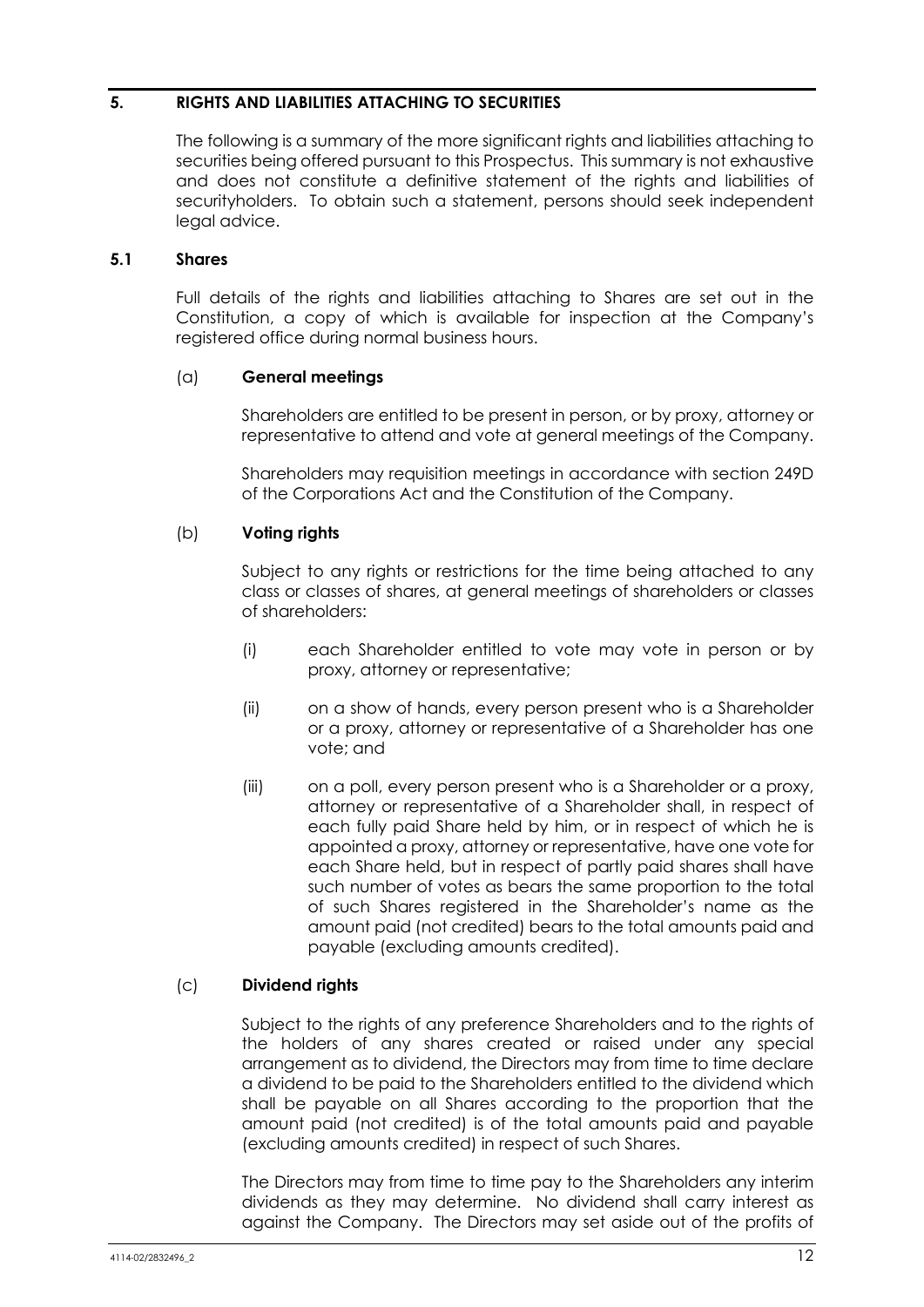the Company any amounts that they may determine as reserves, to be applied at the discretion of the Directors, for any purpose for which the profits of the Company may be properly applied.

Subject to the ASX Listing Rules and the Corporations Act, the Company may, by resolution of the Directors, implement a dividend reinvestment plan on such terms and conditions as the Directors think fit and which provides for any dividend which the Directors may declare from time to time payable on Shares which are participating Shares in the dividend reinvestment plan, less any amount which the Company shall either pursuant to the Constitution or any law be entitled or obliged to retain, be applied by the Company to the payment of the subscription price of Shares.

#### (d) **Winding-up**

If the Company is wound up, the liquidator may, with the authority of a special resolution, divide among the Shareholders in kind the whole or any part of the property of the Company, and may for that purpose set such value as he considers fair upon any property to be so divided, and may determine how the division is to be carried out as between the Shareholders or different classes of Shareholders.

The liquidator may, with the authority of a special resolution, vest the whole or any part of any such property in trustees upon such trusts for the benefit of the contributories as the liquidator thinks fit, but so that no Shareholder is compelled to accept any shares or other securities in respect of which there is any liability.

#### (e) **Shareholder liability**

As the Shares issued will be fully paid shares, they will not be subject to any calls for money by the Directors and will therefore not become liable for forfeiture.

#### (f) **Transfer of shares**

Generally, shares in the Company are freely transferable, subject to formal requirements, the registration of the transfer not resulting in a contravention of or failure to observe the provisions of a law of Australia and the transfer not being in breach of the Corporations Act and the ASX Listing Rules.

#### (g) **Future increase in capital**

The issue of any new Shares is under the control of the Directors of the Company. Subject to restrictions on the issue or grant of Securities contained in the ASX Listing Rules, the Constitution and the Corporations Act (and without affecting any special right previously conferred on the holder of an existing share or class of shares), the Directors may issue Shares as they shall, in their absolute discretion, determine.

#### (h) **Variation of rights**

Under section 246B of the Corporations Act, the Company may, with the sanction of a special resolution passed at a meeting of Shareholders vary or abrogate the rights attaching to shares.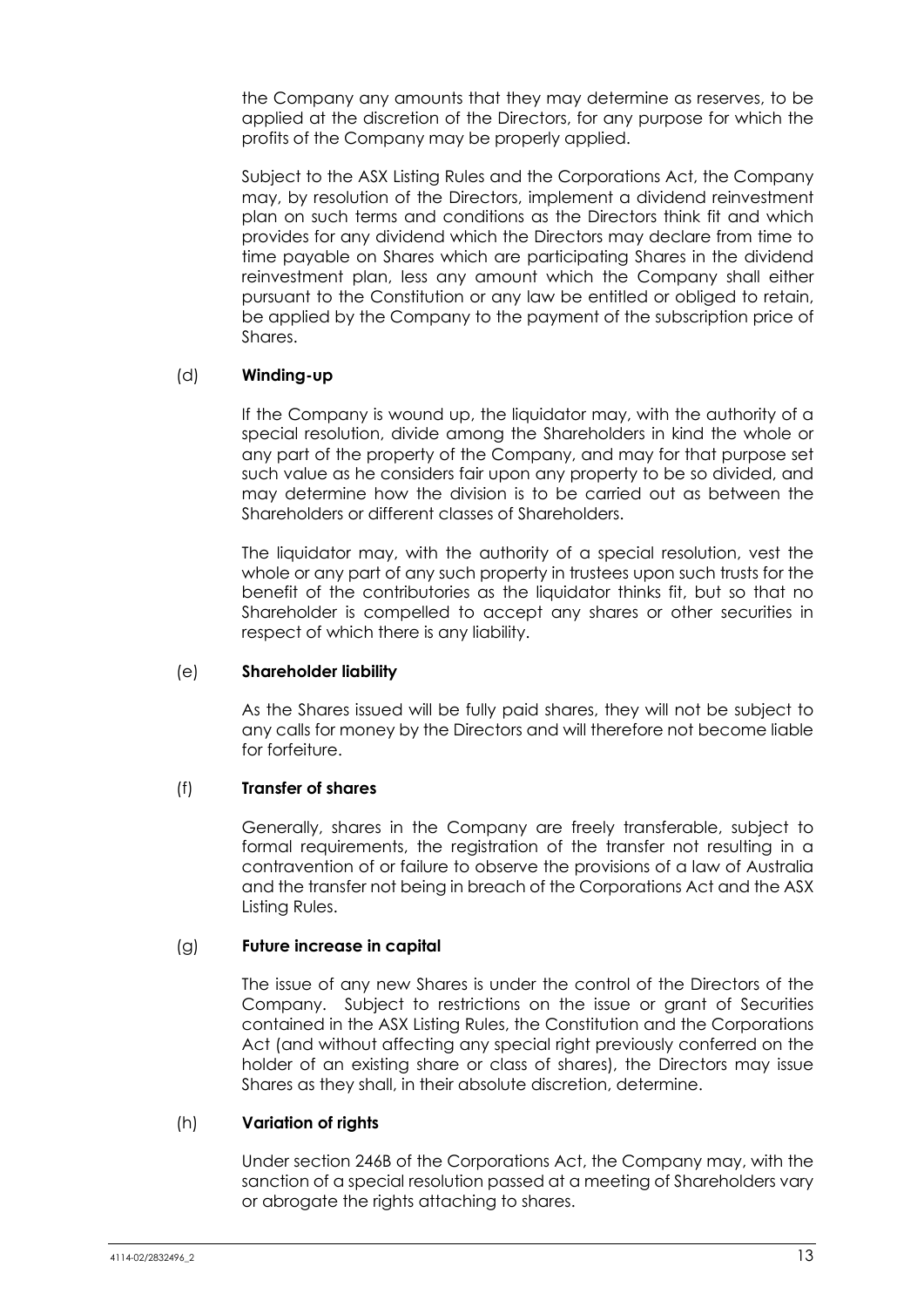If at any time the share capital is divided into different classes of shares, the rights attached to any class (unless otherwise provided by the terms of issue of the shares of that class), whether or not the Company is being wound up, may be varied or abrogated with the consent in writing of the holders of three quarters of the issued shares of that class, or if authorised by a special resolution passed at a separate meeting of the holders of the shares of that class.

## (i) **Alteration of constitution**

In accordance with the Corporations Act, the Constitution can only be amended by a special resolution passed by at least three quarters of Shareholders present and voting at the general meeting. In addition, at least 28 days written notice specifying the intention to propose the resolution as a special resolution must be given.

## <span id="page-15-0"></span>**5.2 Options**

The terms and conditions of the New Options and the Broker Options are as follows:

#### (a) **Entitlement**

Each Option entitles the holder to subscribe for one Share upon exercise of the Option.

#### (b) **Exercise Price**

Subject to paragraph [\(i\),](#page-16-0) the amount payable upon exercise of each Option will be \$0.03 (**Exercise Price**).

#### (c) **Expiry Date**

Each Option will expire at 5:00 pm (WST) on 30 June 2023 (**Expiry Date**). An Option not exercised before the Expiry Date will automatically lapse on the Expiry Date.

#### (d) **Exercise Period**

The Options are exercisable at any time on or prior to the Expiry Date (**Exercise Period**).

#### (e) **Notice of Exercise**

The Options may be exercised during the Exercise Period by notice in writing to the Company in the manner specified on the Option certificate (**Notice of Exercise**) and payment of the Exercise Price for each Option being exercised in Australian currency by electronic funds transfer or other means of payment acceptable to the Company.

#### (f) **Exercise Date**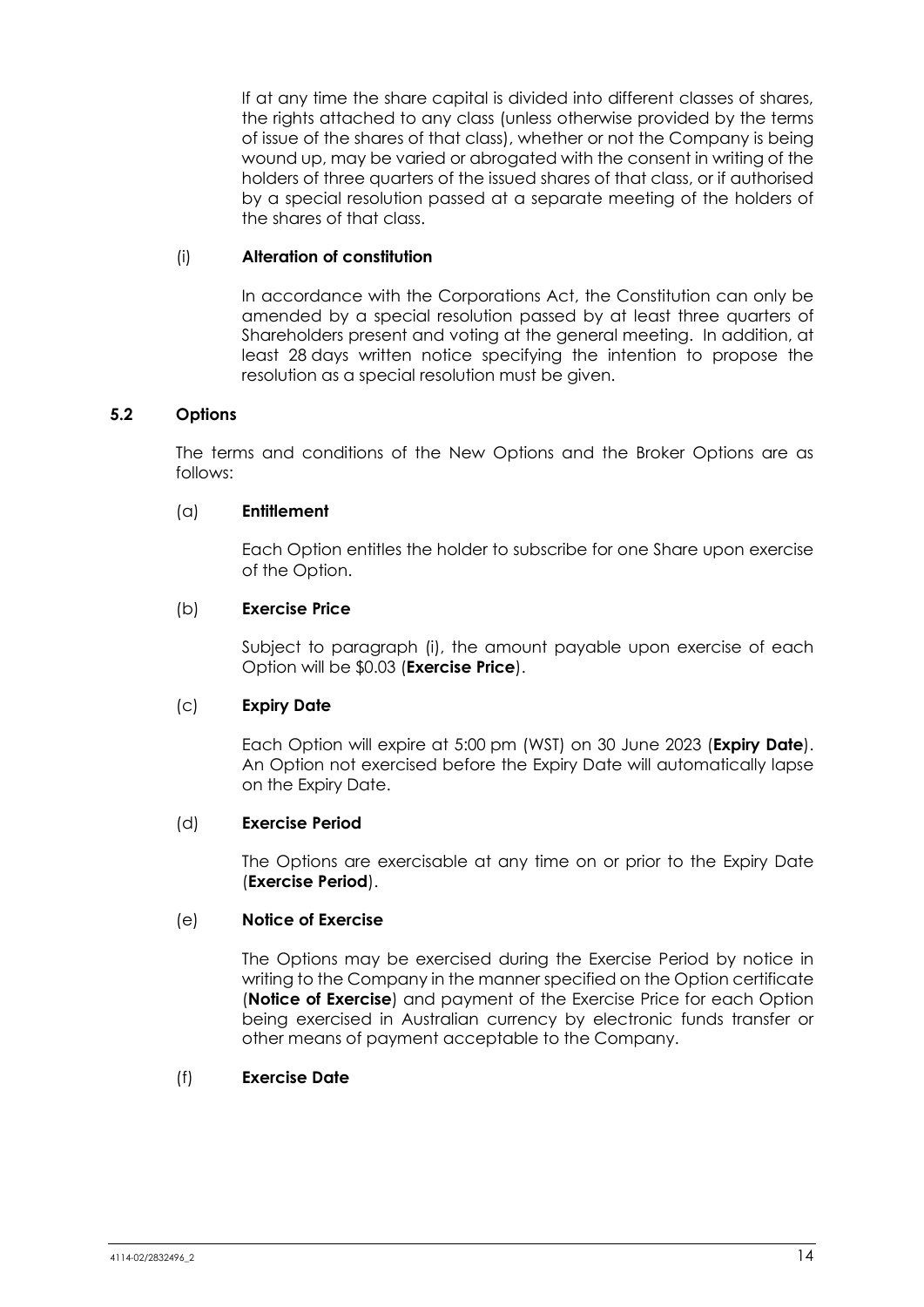A Notice of Exercise is only effective on and from the later of the date of receipt of the Notice of Exercise and the date of receipt of the payment of the Exercise Price for each Option being exercised in cleared funds (**Exercise Date**).

#### <span id="page-16-1"></span>(g) **Timing of issue of Shares on exercise**

Within 15 Business Days after the Exercise Date, the Company will:

- (i) issue the number of Shares required under these terms and conditions in respect of the number of Options specified in the Notice of Exercise and for which cleared funds have been received by the Company;
- <span id="page-16-2"></span>(ii) if required, give ASX a notice that complies with section 708A(5)(e) of the Corporations Act, or, if the Company is unable to issue such a notice, lodge with ASIC a prospectus prepared in accordance with the Corporations Act and do all such things necessary to satisfy section 708A(11) of the Corporations Act to ensure that an offer for sale of the Shares does not require disclosure to investors; and
- (iii) if admitted to the official list of ASX at the time, apply for official quotation on ASX of Shares issued pursuant to the exercise of the Options.

If a notice delivered under [\(g\)](#page-16-1)[\(ii\)](#page-16-2) for any reason is not effective to ensure that an offer for sale of the Shares does not require disclosure to investors, the Company must, no later than 20 Business Days after becoming aware of such notice being ineffective, lodge with ASIC a prospectus prepared in accordance with the Corporations Act and do all such things necessary to satisfy section 708A(11) of the Corporations Act to ensure that an offer for sale of the Shares does not require disclosure to investors.

#### (h) **Shares issued on exercise**

Shares issued on exercise of the Options rank equally with the then issued shares of the Company.

#### <span id="page-16-0"></span>(i) **Reconstruction of capital**

If at any time the issued capital of the Company is reconstructed, all rights of an Optionholder are to be changed in a manner consistent with the Corporations Act and the ASX Listing Rules at the time of the reconstruction.

#### (j) **Participation in new issues**

There are no participation rights or entitlements inherent in the Options and holders will not be entitled to participate in new issues of capital offered to Shareholders during the currency of the Options without exercising the Options.

#### (k) **Change in exercise price**

An Option does not confer the right to a change in Exercise Price or a change in the number of underlying securities over which the Option can be exercised.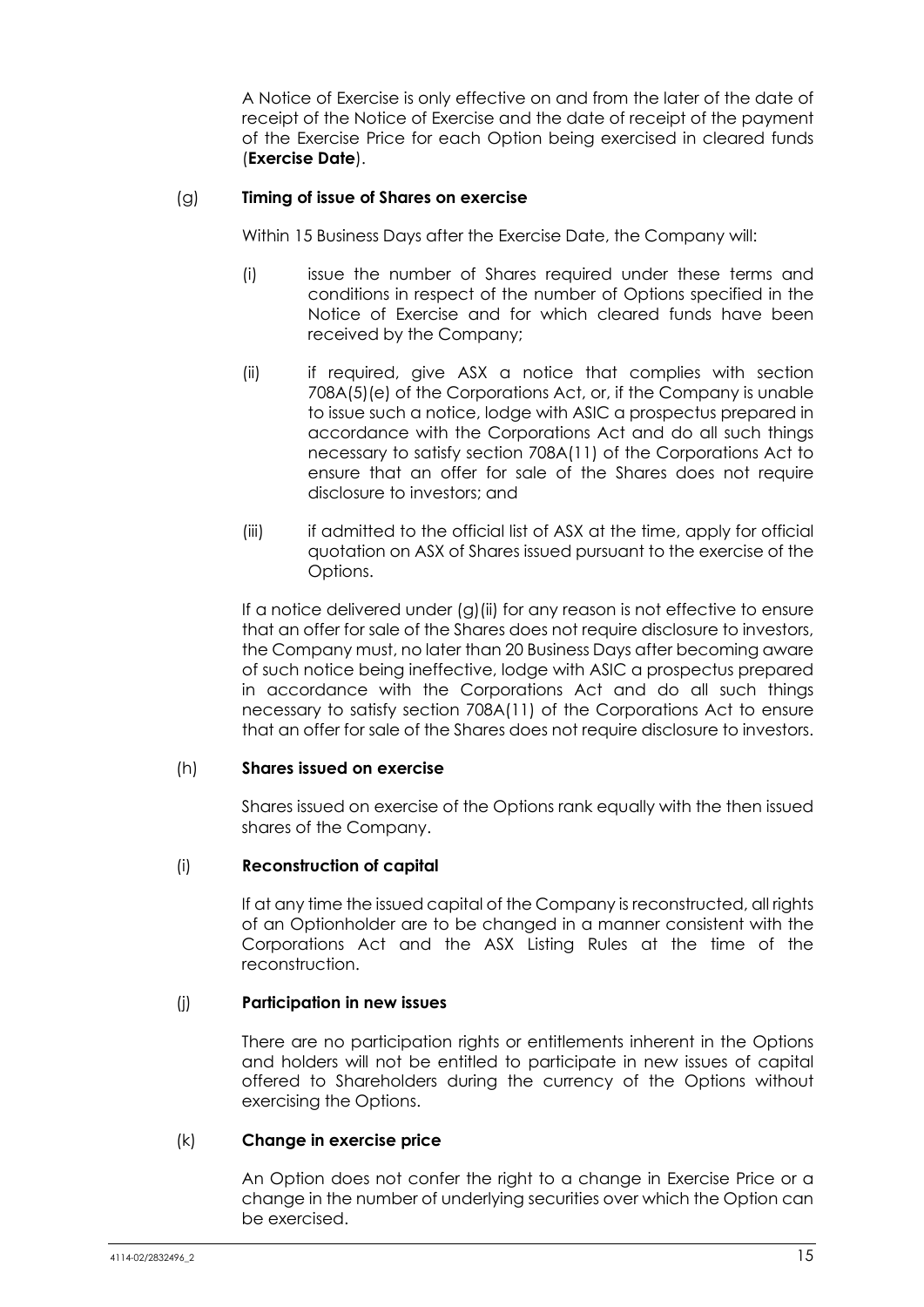## (l) **Transferability**

The Options are transferable subject to any restriction or escrow arrangements imposed by ASX or under applicable Australian securities laws.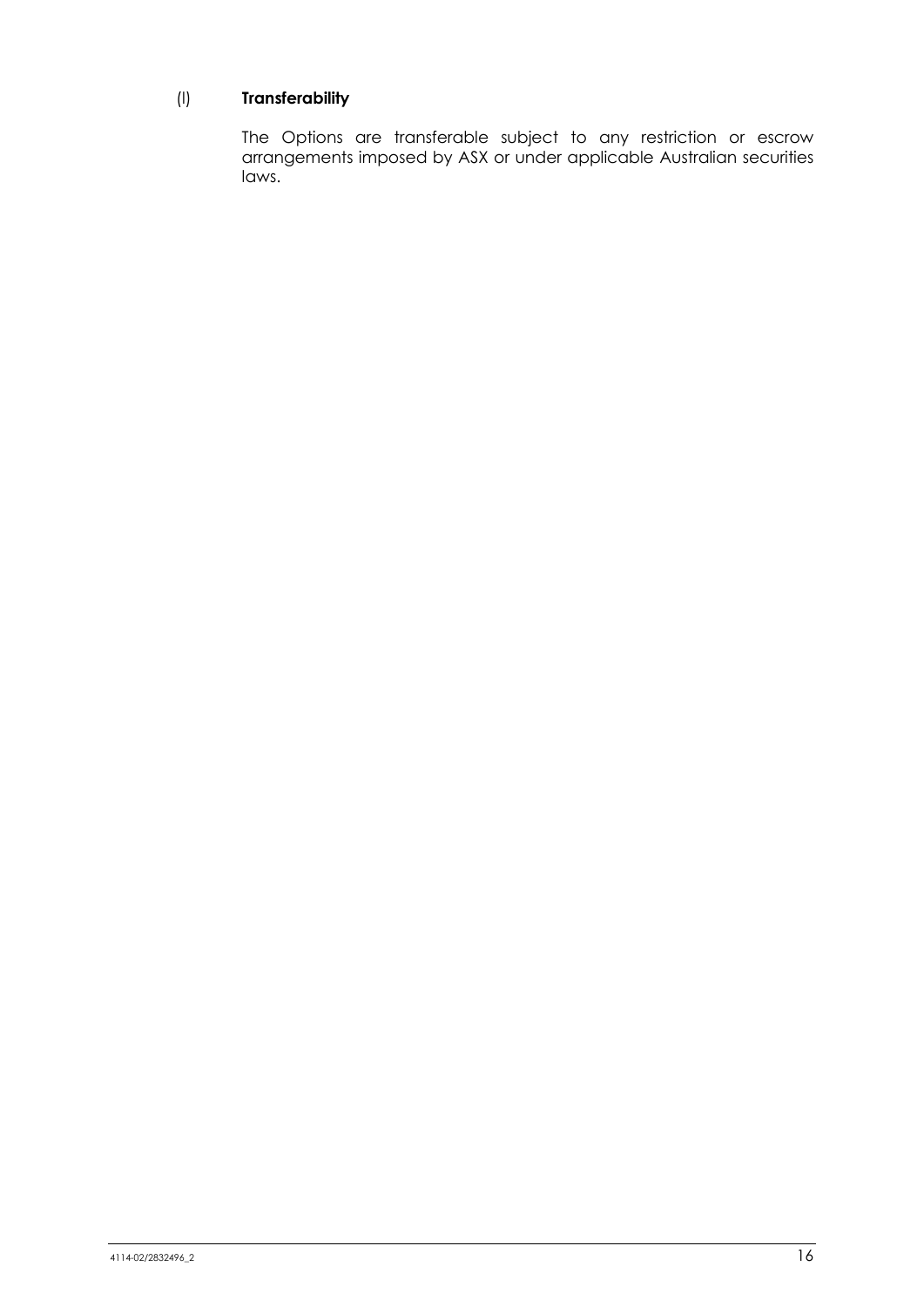#### <span id="page-18-0"></span>**6. RISK FACTORS**

#### **6.1 Introduction**

The Shares offered under this Prospectus are considered highly speculative. An investment in the Company is not risk free and the Directors strongly recommend potential investors to consider the risk factors described below, together with information contained elsewhere in this Prospectus and to consult their professional advisers before deciding whether to apply for Shares pursuant to this Prospectus.

There are specific risks which relate directly to the Company's business. In addition, there are other general risks, many of which are largely beyond the control of the Company and the Directors. The risks identified in this Section, or other risk factors, may have a material impact on the financial performance of the Company and the market price of the Shares.

The following is not intended to be an exhaustive list of the risk factors to which the Company is exposed.

#### **6.2 Coronavirus (COVID-19)**

The outbreak of the coronavirus disease (COVID-19) is impacting global economic markets. The nature and extent of the effect of the outbreak on the performance of the Company remains unknown. The Company's Share price may be adversely affected in the short to medium term by the economic uncertainty caused by COVID-19. Further, any governmental or industry measures taken in response to COVID-19 may adversely impact the Company's operations and are likely to be beyond the control of the Company.

The Directors are monitoring the situation closely and have considered the impact of COVID-19 on the Company's business and financial performance. However, the situation is continually evolving, and the consequences are therefore inevitably uncertain. In compliance with its continuous disclosure obligations, the Company will continue to update the market in regard to the impact of COVID-19 on its revenue channels and any adverse impact on the Company. If any of these impacts appear material prior to close of the Offer, the Company will notify investors under a supplementary prospectus.

#### **6.3 Company specific**

#### (a) **Acquisitions and Partnerships**

The Company plans to investigate and consider potential acquisitions and opportunities to enter into new partnerships that are consistent with its stated growth strategy. The successful implementation of acquisitions will depend on a range of factors including funding arrangements and technical integration. The Company may also enter into partnerships in the future.

Subject to the relevant partnerships, the Company cannot control the actions of joint venture partners and therefore cannot guarantee that partnerships will be operated or managed in accordance with the Company's preferred direction, strategy or risk management parameters. To the extent that acquisitions or partnership arrangements are not successfully integrated with the Company's existing business lines, the growth and financial performance of the Company could be affected and, despite the terms of the relevant agreements, it may be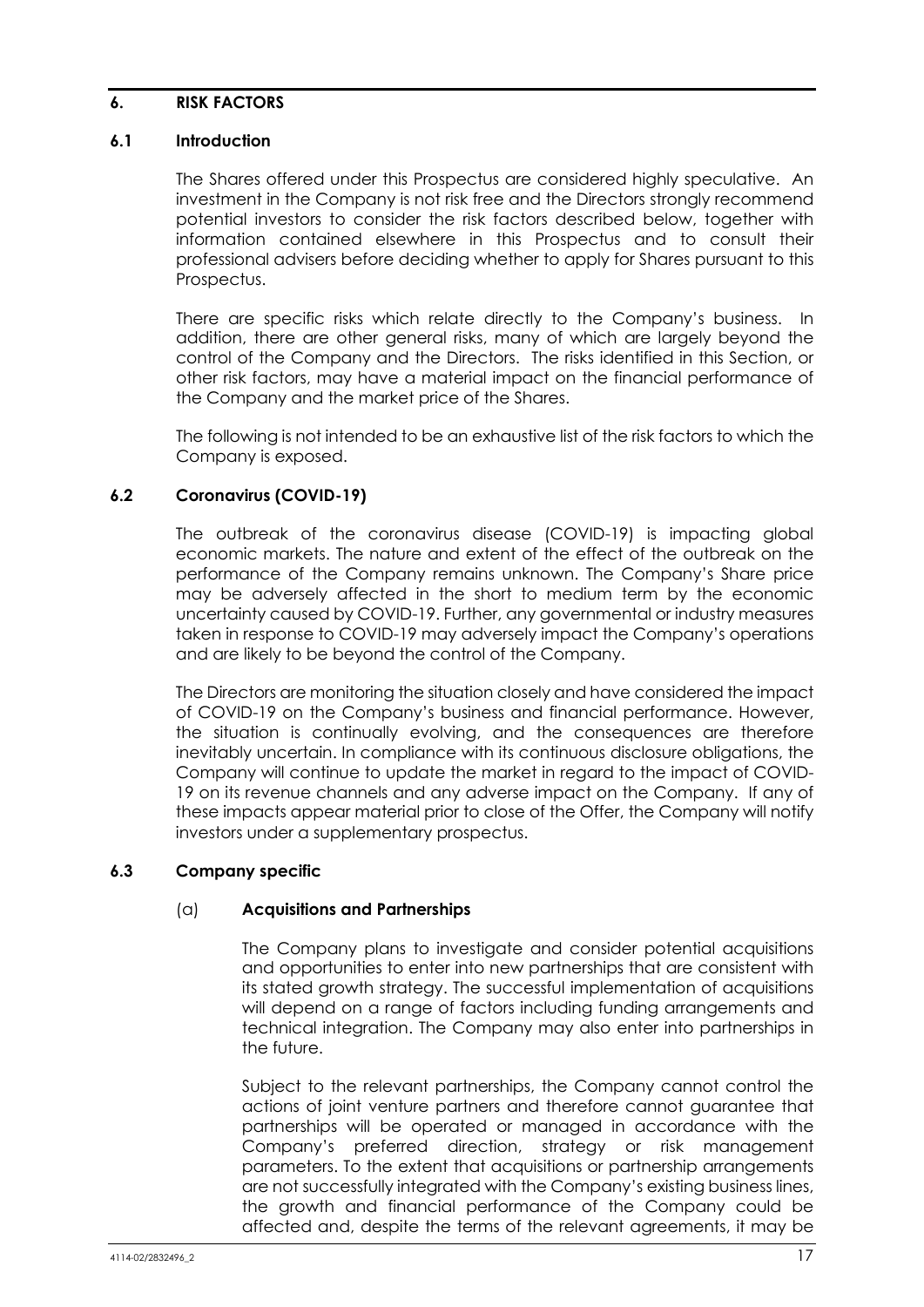impractical to enforce all of the Company's rights (particularly if the partnerships operate overseas).

#### (b) **Contracts**

The Company may enter agreements with counterparties. In such cases, there is the risk that counterparties default on their obligations, which may in turn necessitate legal action. This could result in significant financial loss for the Company. In some cases, the contracts that the Company has entered into may be governed in jurisdictions outside Australia. It may be more difficult to resolve disputes in such jurisdictions than it would be under Australian law. As such, the Company cannot ensure that an appropriate legal resolution will be achieved.

## (c) **Intellectual Property Rights**

The Company owns the intellectual property now being used by agents and commercial banks in the Philippines. While the Company has systems and procedures in place to protect its content and information, unauthorised use of its intellectual property could have a negative impact on its operations and brand. The Company also operates in a market where claims of infringement of intellectual property are common. There is a risk of third parties making claims of infringement of intellectual property against the Company. This could result in significant legal costs and negatively impact operations.

## (d) **Operations and Management of Potential Growth**

The Company believes that it has attracted a highly skilled and experienced management team. However, the Company is a complex and dynamic business. The Company is working in a fast moving environment, engaged in business with multiple partners and operating in numerous geographies around the world. Navigating these issues while effectively dealing with prioritisation, timing, execution, cost control, and other business decisions is likely to provide real challenges for its small management team.

There can be no guarantee that successful execution of the Company's strategy will make it profitable or commercially viable. Current product development and marketing strategies may not have the intended effect of increasing customers. Similarly, strategies to create value from customers of the application may not yield the expected revenue.

#### (e) **Product Development**

The Company believes that it provides a meaningful and engaging offering. Moreover, in addition to its current products and services, the Company is planning to develop new products to suit the mobile banking, payments ad remittance business it is building. There is also the risk that delays in product development, cost overruns, or difficulties in delivering new features will negatively impact the Company and its business.

#### (f) **Consistency of Supply**

Product shortages and prolonged delays in delivery may jeopardise the Company's ability to supply tangible products and therefore fulfil contractual obligations to customers and distributors. The Company will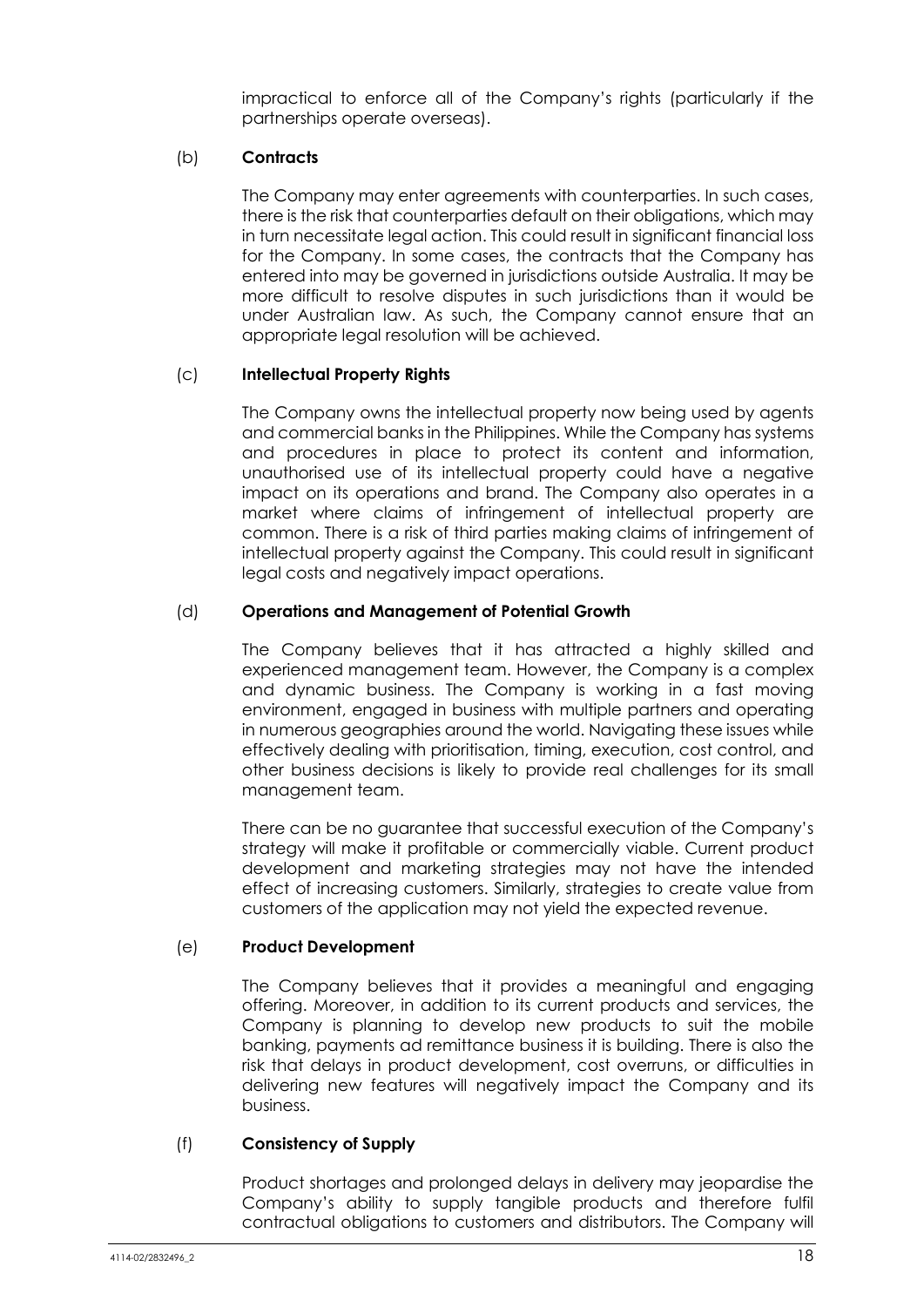continually adapt its inventory control processes as necessary to mitigate the effect of any supply shortages that may be encounter.

#### (g) **Maintenance of Reputation and Brand**

Usage and engagement with the Company products and services have the potential to be significantly affected by popular consumer sentiment. As such, the Company's exposure to public relations issues and threats to its reputation and brand name may be greater than for other businesses.

#### (h) **Dependence on other technological providers**

As a mobile banking and payment application business, the Company will maintain and rely extensively on information technology systems and network infrastructures for the effective operation of its business. As with any product that is dependent on technological systems if the integrity of Peppermint's products fails to meet its clients' expectations (whether or not through any fault of the Company), the Company's reputation could suffer.

PEP is heavily reliant on the operations of telecommunications networks for the provision of PEP's services to the marketplace concerned. Should any of these relationships or agreements terminate or become strained for any reason that would have a negative impact on our operations and business development plans.

## (i) **Insurance**

While the Company has sought to be insured in a way that is in keeping with industry practices, there is the risk of an event occurring that is not fully covered by insurance. This may cause significant financial and material loss to the Company. Furthermore, there is the risk that the Company's insurer fails to respect a legitimate claim made by the Company.

#### (j) **Reliance on Core Information Technology, Other Systems and Security**

As a mobile banking and payment application business, the Company will maintain and rely extensively on information technology systems and network infrastructures for the effective operation of its business. It is also dependent on reliable telecommunication and information technology provision by third parties. As with any product that is dependent on technological systems if the integrity of the Company's products fails to meet its clients' expectations (whether or not through any fault of the Company), the Company's reputation could suffer.

Techniques used to gain unauthorised access to private networks are constantly evolving and the Company may be unable to anticipate or prevent unauthorised access to data pertaining to its customers, which could include credit card and debit card information, bank account details or other personally identifiable information. The Company's service is vulnerable to computer viruses, phishing attacks or other attacks and similar disruptions from unauthorized use of its systems, any of which could lead to system interruptions, delays or shutdowns, causing loss of critical data or the unauthorized access to personally identifiable information. If an actual or perceived breach of security occurs of the Company's systems, it may face civil liability and public perception of our security measures could be diminished, either of which would negatively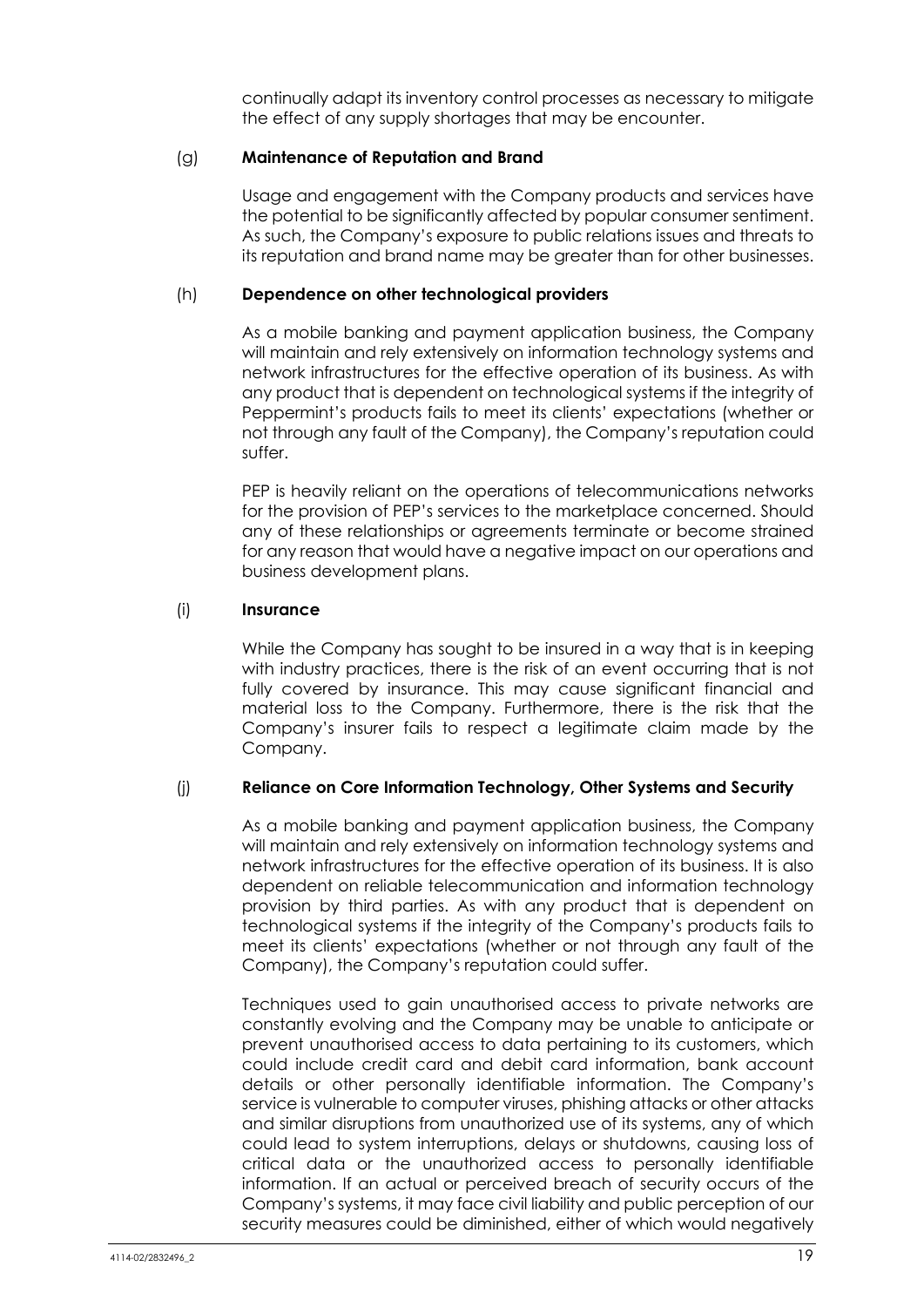affect the Company's ability to attract or maintain customers. The Company also would be required to expend significant resources to mitigate any such breach of security and to address related matters.

#### (k) **International Expansion**

The Company's products and services are used in the Philippines but in the future intends to expand into other countries. It may therefore likely be subject to multiple overseas jurisdictions. In each different jurisdiction there may be increased compliance and operating costs. If and when it becomes necessary to have a local presence in overseas markets there will be increased overheads as well as development and marketing costs. There is no guarantee such expansions will be successful and increased costs may adversely impact the profitability and working capital of the Company.

## (l) **Unforeseen Expenditure**

If the Company's expenses are greater than anticipated due to fluctuation in market prices or any factors which have not been taken into account during the development of this Prospectus, then it will have fewer funds with which to pursue its plan of operations and financing requirements will be greater than anticipated.

## (m) **Ability to attract and retain skilled personnel**

The Company's success depends, to a large extent, on its ability to attract and retain appropriately skilled personnel. The Company is currently operated and managed by a small group of select team members. The departure, either temporary or permanent, of those key staff, or any delay in their replacement, could adversely affect The Company's performance. Similarly, as a company seeking to grow and expand, the Company's success in securing new talent will be critical going forward and may be constrained for a number of reasons. The attraction and retention of key staff is determined by a broad range of internal and external factors, some more or less within the Company's control, including, but not limited to, issues concerning: personal or health issues, company performance, public relations and branding, logistics and timing, the availability of IT staff in the market and macro-economic factors.

Additionally, the Company relies on offshore team members. In the event that offshore employees cease to continue working with the Company, this could cause significant disruption to the operations of the business and would require the Company to find alternative employees. Finding alternative employees would take time in recruiting and training them on the product and getting them to a professional level where they could assist in running the operations of the Company business and help to execute the Company business plan. This would have a significant impact on the costs of running the Company business and would likely delay the Company from achieving its objectives and business plan.

#### (n) **Going concern risk**

The Company's ability to continue as a going concern is dependent upon obtaining financing for planned operations. There can be no assurance that those funds will be raised, or if the Company is able to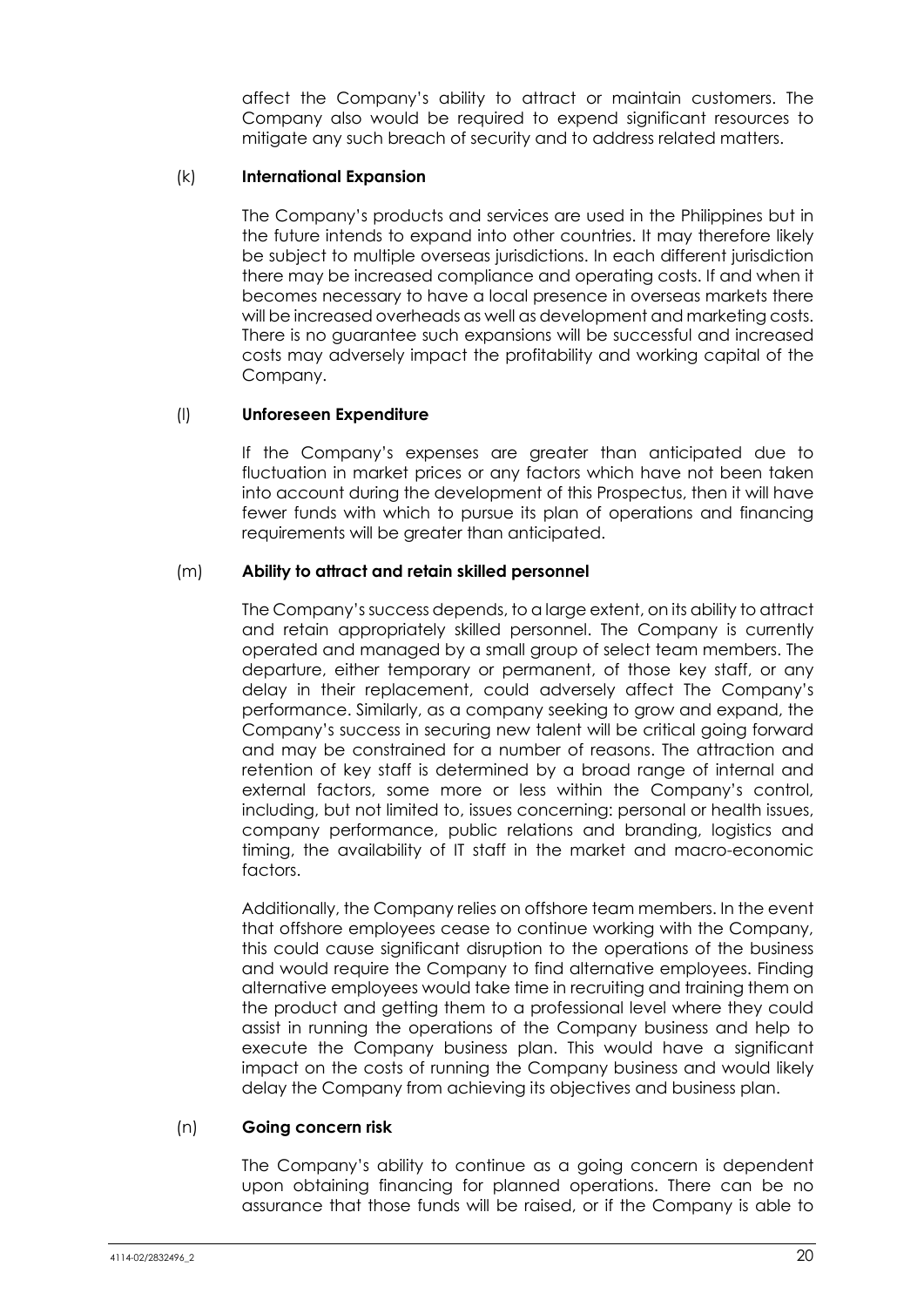raise funds that such funds will be in the amounts required or on terms favourable to the Company.

#### **6.4 Industry specific**

#### (a) **Competition from Existing Market Players**

The Company may face competition from existing market players who may, for example, undertake aggressive marketing campaigns, product innovation or price discounting.

#### **6.5 General risks**

#### (a) **Limited Operating History**

The business has had limited operations and revenues to date in which potential investors can evaluate the business. Investors must consider all risks associated with and frequently encountered by companies operating in the same space, particularly companies involved in generally new, rapidly evolving markets.

#### (b) **Loss of key clients**

The business currently operates with a few key client relationships. The Company is expected to maintain current and establish new relationships through the continued enhancement of its products and solutions. In the event that these established relationships diminish or fail (including through a termination event arising under an agreement) the resulting effect may negatively impact the operating results of the Company.

#### (c) **Shareholder Dilution**

In the future, the Company may elect to issue Shares or engage in fundraisings and also to fund, or raise proceeds, for acquisitions. While the Company will be subject to the constraints of the ASX Listing Rules regarding the percentage of capital that it is able to issue within a 12 month period (other than where exceptions apply), Shareholders may be diluted as a result of such Shares and fundraisings.

#### (d) **Economic**

General economic conditions, movements in interest and inflation rates and currency exchange rates may have an adverse effect on the Company's exploration, development and production activities, as well as on its ability to fund those activities.

#### (e) **Market conditions**

Share market conditions may affect the value of the Company's quoted securities regardless of the Company's operating performance. Share market conditions are affected by many factors such as:

- (i) general economic outlook;
- (ii) introduction of tax reform or other new leaislation;
- (iii) interest rates and inflation rates;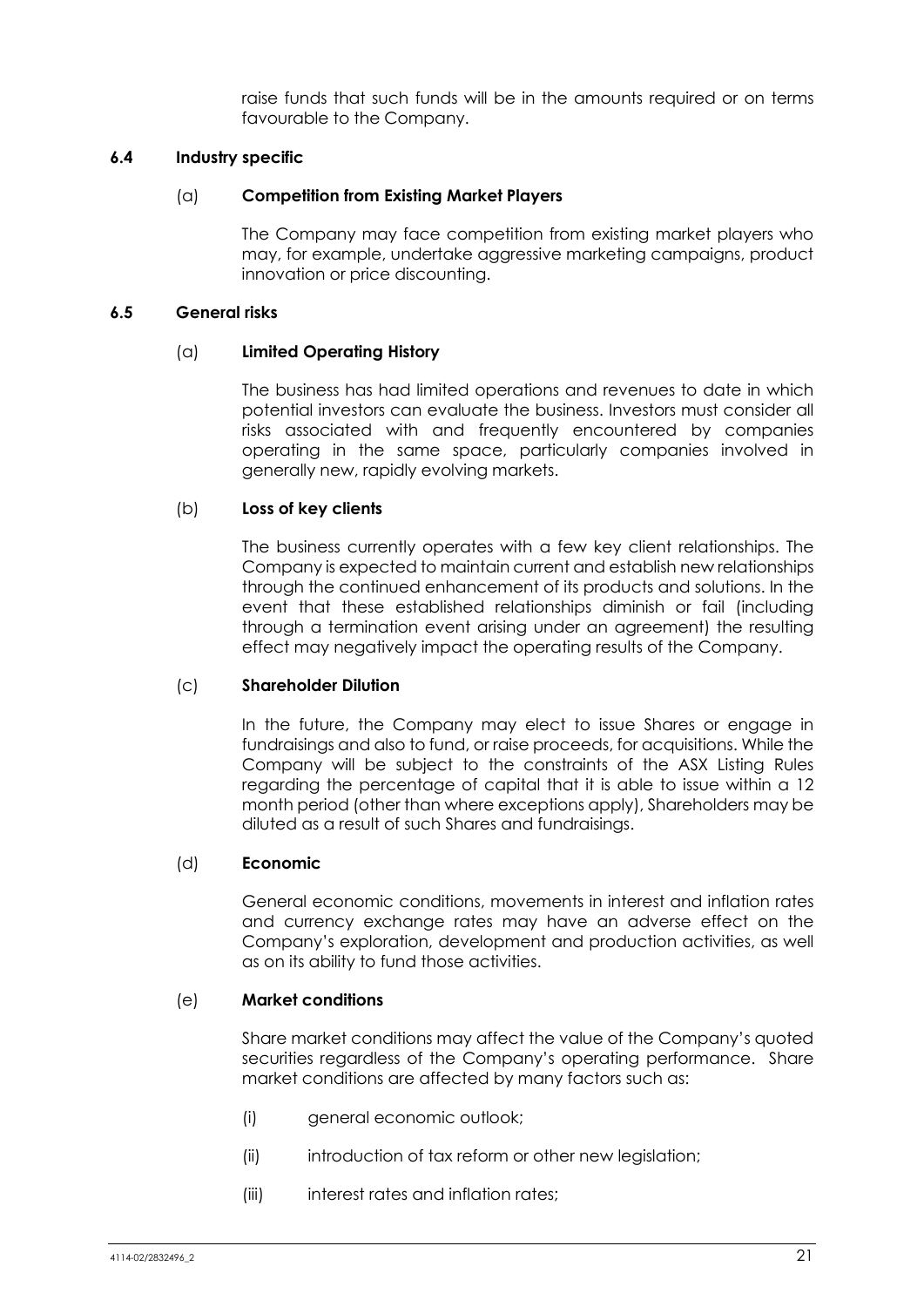- (iv) changes in investor sentiment toward particular market sectors;
- (v) the demand for, and supply of, capital; and
- (vi) terrorism or other hostilities.

The market price of securities can fall as well as rise and may be subject to varied and unpredictable influences on the market for equities in general and resource exploration stocks in particular. Neither the Company nor the Directors warrant the future performance of the Company or any return on an investment in the Company.

#### (f) **Competition risk**

The industry in which the Company will be involved is subject to domestic and global competition. Although the Company will undertake all reasonable due diligence in its business decisions and operations, the Company will have no influence or control over the activities or actions of its competitors, which activities or actions may, positively or negatively, affect the operating and financial performance of the Company's projects and business.

## (g) **Additional requirements for capital**

The Company's capital requirements depend on numerous factors. Depending on the Company's ability to generate income from its operations, the Company may require further financing in addition to amounts raised under the Offer. Any additional equity financing will dilute shareholdings, and debt financing, if available, may involve restrictions on financing and operating activities. If the Company is unable to obtain additional financing as needed, it may be required to reduce the scope of its operations and scale back its exploration programmes as the case may be. There is however no guarantee that the Company will be able to secure any additional funding or be able to secure funding on terms favourable to the Company.

#### (h) **Market Acceptance**

The global marketplace for most products is ever changing due to new technologies, new products, changes in preferences, changes in regulation and other factors influencing market acceptance or market rejection. This market volatility and risk exists despite the best endeavours of market research, promotion and sales and licensing campaigns.

Accordingly, there is a risk that the Company may not be able to commercialise its products, which could adversely impact the Company's operations

#### (i) **Reliance on key personnel**

The responsibility of overseeing the day-to-day operations and the strategic management of the Company depends substantially on its senior management and its key personnel. There can be no assurance given that there will be no detrimental impact on the Company if one or more of these employees cease their employment.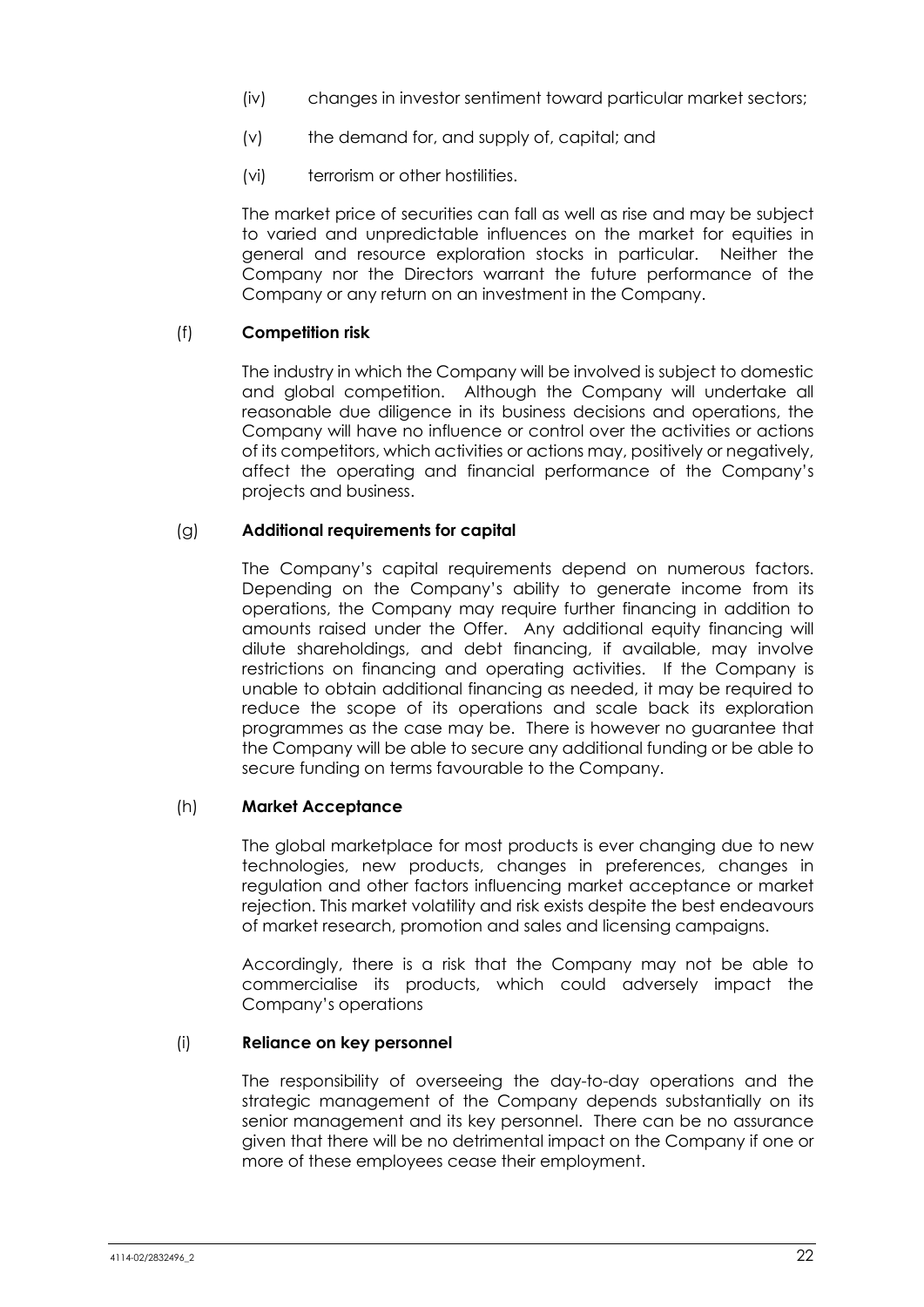## (j) **Foreign Exchange Rate Risks**

The Company expects to derive a majority of its revenue and incur a major part of its expenses from its operations in the Philippines, in Philippine Pesos. Accordingly, changes in the exchange rate between the Philippine Peso and the Australian dollar would be expected to have a direct effect on the performance of the Company.

#### (k) **Legal Environment and Sovereign Risk**

The Company currently conducts its operations in the Philippines with intentions to develop its business through Asia, Europe and through other parts of the world in future.

While Australia is a stable and developed legal environment, there are still a range of sovereign risks that may adversely affect the performance of the Company. These include, but are not limited to changes to privacy, taxation, accounting, employment, licensing, exchange control or other legislation.

Particularly, over recent years, there has been an increased regulatory and public focus on the use of private information, especially how private information is collected and used for commercial purposes. Any further changes to laws and regulations governing the use of this information could result in an adverse impact on the markets in which the Company operates and, in its business, including its forecast revenues, profit margins, and compliance costs.

The Company's products and services are also used in numerous other countries and will be subject to the local laws and regulations where they apply. Some of the countries in which the Company's products and services are used represent emerging markets and/or less stable legal environments. This may involve risks related to the regularity, speed, transparency and expectations surrounding Government action, ease of gaining fair representation in court and clarity and consistency of the legal framework.

Working in changing, complex and multiple regulatory environments involves a set of risks. These include the risk that the Company may fail to comply with laws or regulations or that laws or regulations may have unintended consequences or are open to interpretations that increase the risk of non-compliance. In addition, there is a risk that the Merged Group may fail to implement procedures within the statutory timeframes to ensure that it can provide services which comply with the introduction of these new laws and regulations.

Any substantial failure by the Company to comply with applicable laws and regulations could result in cessation of part or all of its operations, restriction on its ability to carry out operations, fines, penalties or other liabilities to customers, suppliers or third parties. Compliance failure could also damage the Company's reputation and reduce the attractiveness of its products and services.

#### (l) **Changes to Government Policies and Legislative Changes**

Government policy and legislative changes which are outside the control of the Company may have a negative impact on the financial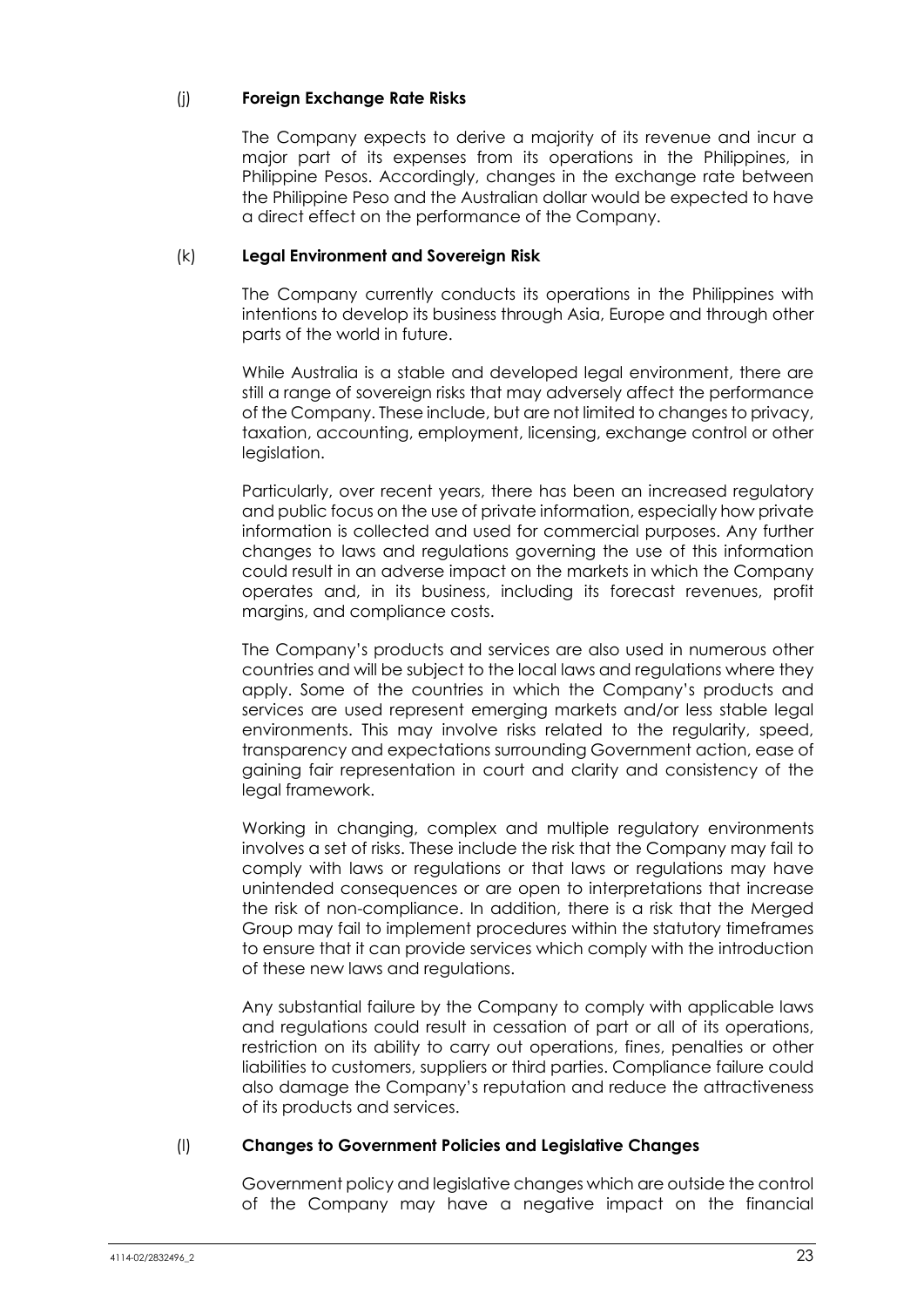performance of the Company. This risk factor applies to government policy and legislative changes in the Philippine and in Australia.

### (m) **Additional requirements for capital**

The Company's capital requirements depend on numerous factors. Depending on the Company's ability to generate income from its operations, the Company may require further financing in addition to amounts raised under the Offer. Any additional equity financing will dilute shareholdings, and debt financing, if available, may involve restrictions on financing and operating activities. If the Company is unable to obtain additional financing as needed, it may be required to reduce the scope of its operations and scale back its exploration programmes as the case may be. There is however no guarantee that the Company will be able to secure any additional funding or be able to secure funding on terms favourable to the Company.

#### **6.6 Speculative investment**

The above list of risk factors ought not to be taken as exhaustive of the risks faced by the Company or by investors in the Company. The above factors, and others not specifically referred to above, may in the future materially affect the financial performance of the Company and the value of the Shares offered under this **Prospectus** 

Therefore, the Shares to be issued pursuant to this Prospectus carry no guarantee with respect to the payment of dividends, returns of capital or the market value of those Shares.

Potential investors should consider that the investment in the Company is speculative and should consult their professional advisers before deciding whether to apply for Shares pursuant to this Prospectus.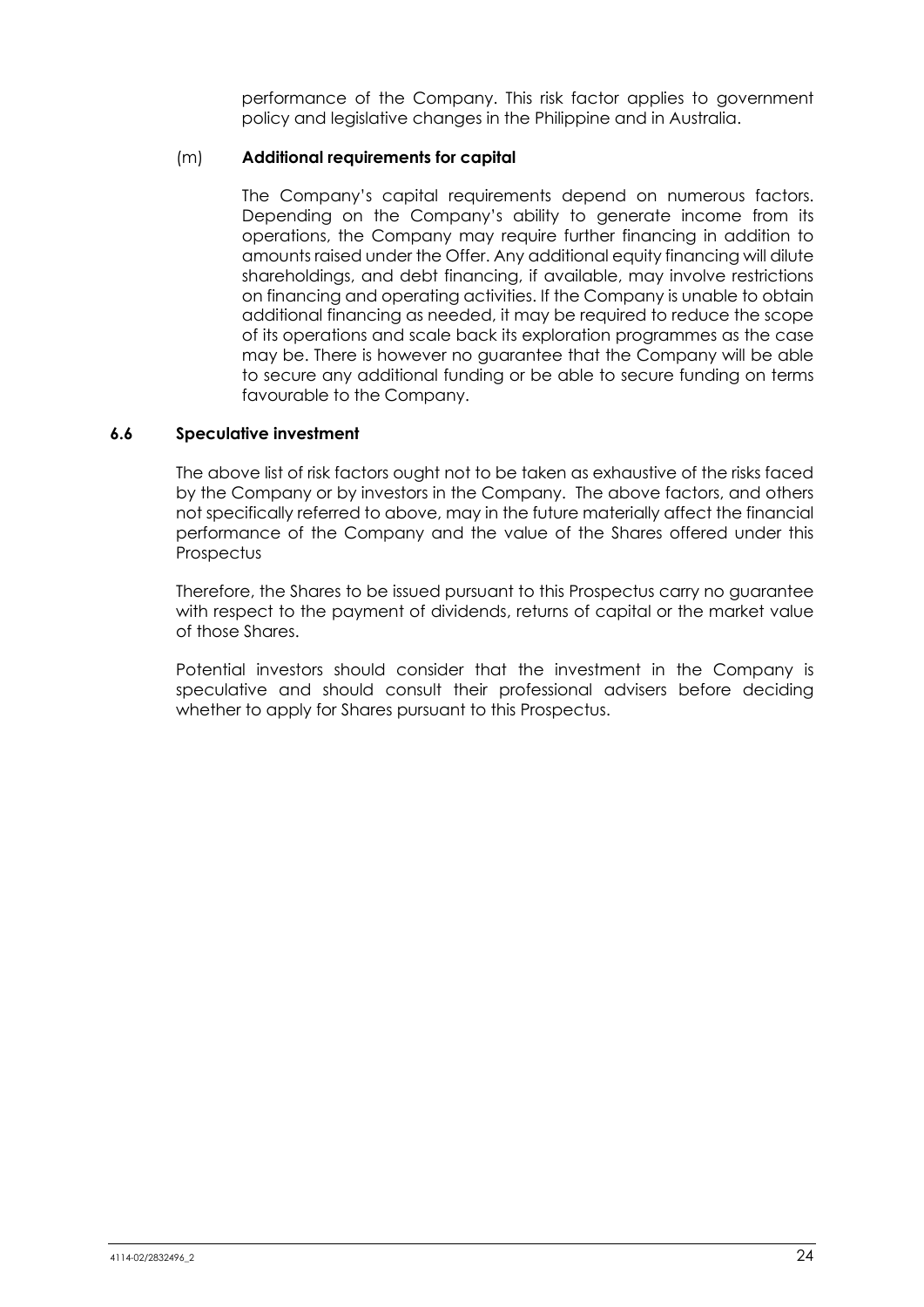## <span id="page-26-0"></span>**7. ADDITIONAL INFORMATION**

#### **7.1 Litigation**

As at the date of this Prospectus, the Company is not involved in any material legal proceedings and the Directors are not aware of any legal proceedings pending or threatened against the Company.

#### **7.2 Continuous disclosure obligations**

The Company is a "disclosing entity" (as defined in section 111AC of the Corporations Act) for the purposes of section 713 of the Corporations Act and, as such, is subject to regular reporting and disclosure obligations. Specifically, like all listed companies, the Company is required to continuously disclose any information it has to the market which a reasonable person would expect to have a material effect on the price or the value of the Company's securities.

This Prospectus is a "transaction specific prospectus". In general terms a "transaction specific prospectus" is only required to contain information in relation to the effect of the issue of securities on the Company and the rights attaching to the securities. It is not necessary to include general information in relation to all of the assets and liabilities, financial position, profits and losses or prospects of the issuing company.

This Prospectus is intended to be read in conjunction with the publicly available information in relation to the Company which has been notified to ASX and does not include all of the information that would be included in a prospectus for an initial public offering of securities in an entity that is not already listed on a stock exchange. Investors should therefore have regard to the other publicly available information in relation to the Company before making a decision whether or not to invest.

Having taken such precautions and having made such enquires as are reasonable, the Company believes that it has complied with the general and specific requirements of ASX as applicable from time to time throughout the 3 months before the issue of this Prospectus which required the Company to notify ASX of information about specified events or matters as they arise for the purpose of ASX making that information available to the stock market conducted by ASX.

Information that is already in the public domain has not been reported in this Prospectus other than that which is considered necessary to make this Prospectus complete.

The Company, as a disclosing entity under the Corporations Act states that:

- (a) it is subject to regular reporting and disclosure obligations;
- (b) copies of documents lodged with the ASIC in relation to the Company (not being documents referred to in section 1274(2)(a) of the Corporations Act) may be obtained from, or inspected at, the offices of the ASIC; and
- (c) it will provide a copy of each of the following documents, free of charge, to any person on request between the date of issue of this Prospectus and the Closing Date:
	- (i) the annual financial report most recently lodged by the Company with the ASIC;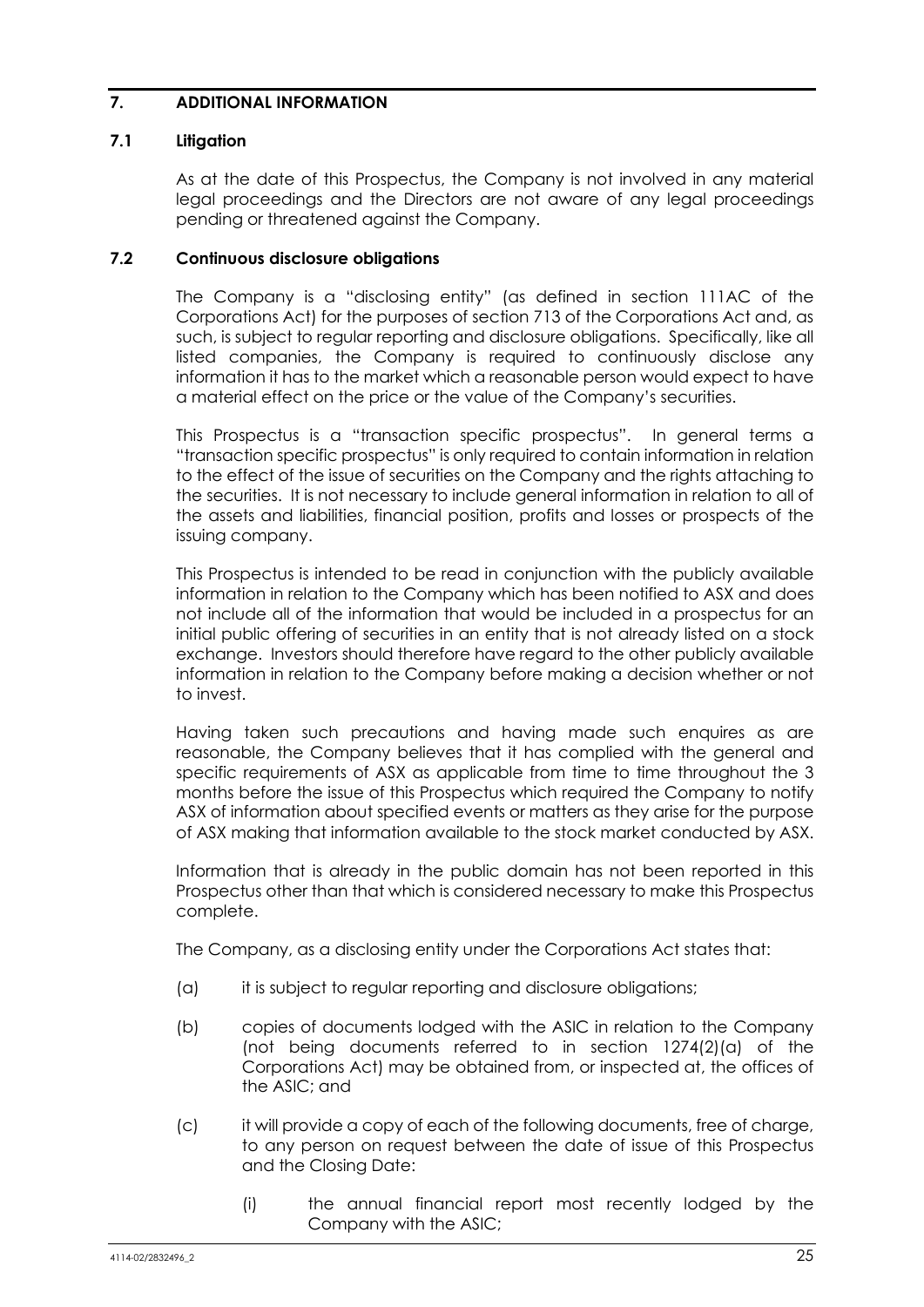- (ii) any half-year financial report lodged by the Company with the ASIC after the lodgement of the annual financial report referred to in (i) and before the lodgement of this Prospectus with the ASIC; and
- (iii) any continuous disclosure documents given by the Company to ASX in accordance with the ASX Listing Rules as referred to in section 674(1) of the Corporations Act after the lodgement of the annual financial report referred to in (i) and before the lodgement of this Prospectus with the ASIC.

Copies of all documents lodged with the ASIC in relation to the Company can be inspected at the registered office of the Company or an ASIC office during normal office hours.

Details of documents lodged with ASX since the date of lodgement of the Company's latest annual financial report and before the lodgement of this Prospectus with the ASIC are set out in the table below**:** 

| <b>Date</b> | <b>Description of Announcement</b>                    |
|-------------|-------------------------------------------------------|
| 19/11/21    | <b>Placement Update</b>                               |
| 11/11/2021  | Proposed issue of securities - PIL                    |
| 11/11/2021  | Proposed issue of securities - PIL                    |
| 11/11/2021  | Proposed issue of securities - PIL                    |
| 11/11/2021  | EMI progress and \$4 million placement                |
| 9/11/2021   | Trading Halt                                          |
| 4/11/2021   | Clarification                                         |
| 4/11/2021   | Peppermint launches bizmoPay commercial roll out      |
| 2/11/2021   | Letter to shareholders re AGM NOM                     |
| 2/11/2021   | Notice of Annual General Meeting/Proxy Form           |
| 1/11/2021   | Proposed issue of securities - PIL                    |
| 28/10/2021  | Peppermint signs with large payment gateway Dragonpay |
| 26/10/2021  | Becoming a substantial holder                         |
| 26/10/2021  | Quarterly Activities/Appendix 4C Cash Flow Report     |
| 31/08/2021  | Appendix 4G and Corporate Governance Statement        |

ASX maintains files containing publicly available information for all listed companies. The Company's file is available for inspection at ASX during normal office hours.

The announcements are also available through the Company's website **<https://pepltd.com.au/>**.

#### **7.3 Market price of Shares**

The Company is a disclosing entity for the purposes of the Corporations Act and its Shares are enhanced disclosure securities quoted on ASX.

The highest, lowest and last market sale prices of the Shares on ASX during the three months immediately preceding the date of lodgement of this Prospectus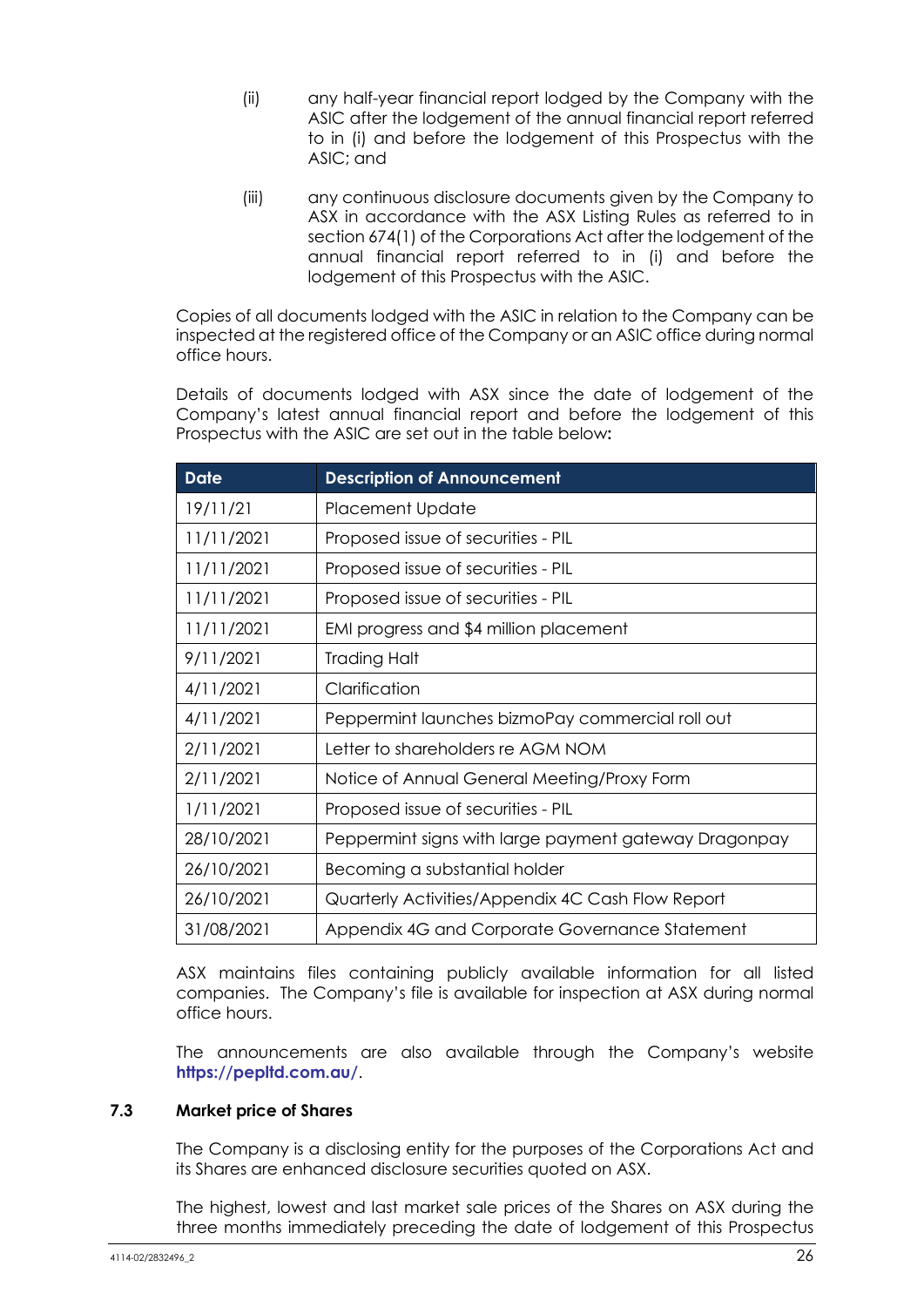with the ASIC and the most recent dates of those sales were:

|         | <b>Price</b> | Date       |
|---------|--------------|------------|
| Highest | \$0.025      | 19/11/2021 |
| Lowest  | \$0.010      | 06/10/2021 |
| Last    | \$0.024      | 22/11/2021 |

#### **7.4 Details of substantial holders**

Based on publicly available information as at 18 November 2021, those persons which (together with their associates) have a relevant interest in 5% or more of the Shares on issue are set out below:

| <b>Shareholder</b>                                    | <b>Shares</b> | $\%$     |  |  |  |
|-------------------------------------------------------|---------------|----------|--|--|--|
| Ohka Pty Ltd                                          | 107,250,214   | $6.33\%$ |  |  |  |
| Cadada Holdings Pty Ltd < CA Astill Investment Trust> | 84,866,351    | 5.01%    |  |  |  |

In the event all Entitlements are accepted there will be no change to the substantial holders on completion of the Offer.

#### **7.5 Directors' Interests**

Other than as set out below or elsewhere in this Prospectus, no Director nor any firm in which such a Director is a partner, has or had within 2 years before the lodgement of this Prospectus with the ASIC, any interest in:

- (a) the formation or promotion of the Company;
- (b) property acquired or proposed to be acquired by the Company in connection with its formation or promotion or the Offer pursuant to this Prospectus; or
- (c) the Offer,

and no amounts have been paid or agreed to be paid (in cash or Shares or otherwise) to any Director or to any firm in which any such Director is a partner or director, either to induce them to become, or to qualify them as, a Director or otherwise for services rendered by them or by the firm in connection with the formation or promotion of the Company or the Offer.

#### *Security holdings*

The relevant interest of each of the Directors in the securities of the Company as at the date of this Prospectus is set out in the table below.

| <b>Director</b>       | <b>Shares</b> |
|-----------------------|---------------|
| Christopher Kain      | 110,325,3221  |
| Anthony Kain          | 93,991,4162   |
| <b>Matthew Cahill</b> | 6,437,7683    |

#### **Notes:**

1. Comprising 107,250,214 Shares held by Ohka Pty Ltd of which Mr C Kain is a sole director and shareholder, 500,000 Shares held by Fich Pty Ltd (as trustee for The Kain Super Fund) of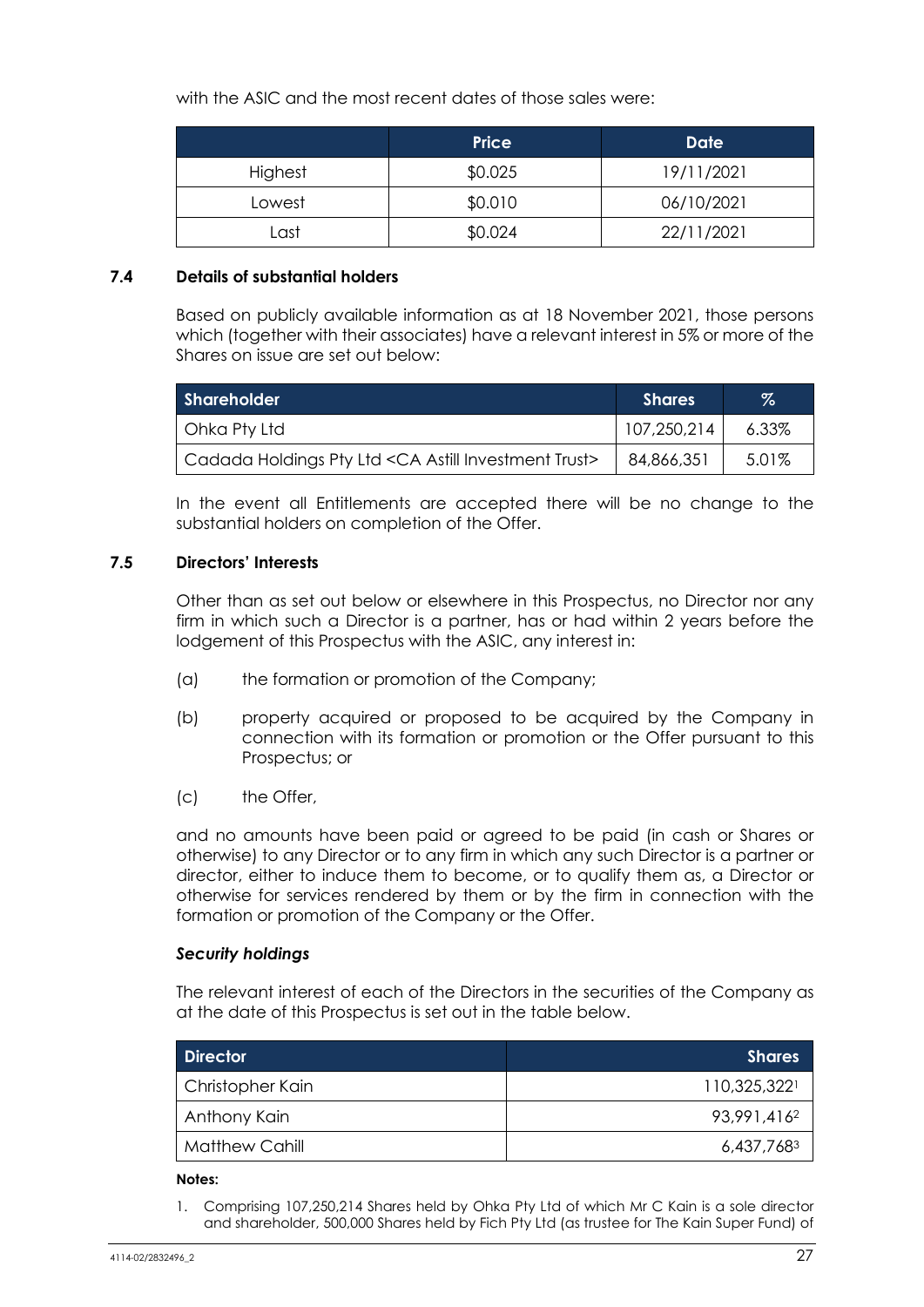which Mr C Kain is a sole director and controller, and 2,575,107 Shares held directly by Mr C Kain personally.

- 2. Comprising of 81,317,800 Shares held by Cicak Pty Ltd (as trustee for the Creative Technology Trust) of which Mr A Kain is a sole director and shareholder, 10,098,509 shares held by Rancher Investments Pty Ltd (as trustee for the Box 4 Super Fund) of which Mr A Kain is a sole director and shareholder and 2,575,107 Shares held directly by Mr A Kain.
- 3. 6,437,768 Shares held by Digital Domain Consulting Pty Ltd, an entity controlled by Mr Cahill.

#### *Remuneration*

The remuneration of an executive Director is decided by the Board, without the affected executive Director participating in that decision-making process. The total maximum remuneration of non-executive Directors is initially set by the Constitution and subsequent variation is by ordinary resolution of Shareholders in general meeting in accordance with the Constitution, the Corporations Act and the ASX Listing Rules, as applicable. The determination of non-executive Directors' remuneration within that maximum will be made by the Board having regard to the inputs and value to the Company of the respective contributions by each non-executive Director. The current amount has been set at an amount not to exceed \$300,000 per annum.

A Director may be paid fees or other amounts (ie non-cash performance incentives such as Options, subject to any necessary Shareholder approval) as the other Directors determine where a Director performs special duties or otherwise performs services outside the scope of the ordinary duties of a Director. In addition, Directors are also entitled to be paid reasonable travelling, hotel and other expenses incurred by them respectively in or about the performance of their duties as Directors.

The following table shows the total (and proposed) annual remuneration paid to both executive and non-executive directors in each of the past two financial years and the proposed remuneration for the current financial year.

| <b>Director</b>               | <b>Financial year</b><br>ended 30 June<br>20201 | <b>Financial year</b><br>ended 30 June<br>20211 | Proposed<br><b>Financial year</b><br>ending 30 June<br>20221 |
|-------------------------------|-------------------------------------------------|-------------------------------------------------|--------------------------------------------------------------|
| Christopher Kain <sup>2</sup> | \$303,665                                       | \$305,317                                       | \$356,338                                                    |
| Anthony Kain <sup>3</sup>     | \$229,181                                       | \$230,428                                       | \$281,124                                                    |
| Matthew Cahill <sup>4</sup>   | \$52,606                                        | \$34,564                                        | \$39,684                                                     |

#### **Notes:**

- 1. Consisting cash salary and fees, non-monetary benefits (being directors and officers' insurance) and post employment benefits.
- 2. 2020 comprising \$265,000 in cash salary and fees, \$13,464 non-monetary benefits (being directors and officers' insurance), \$25,175 post employment benefits. 2021 – comprising \$265,000 in cash salary and fees, \$15,142 non-monetary benefits (being directors and officers' insurance), \$25,175 post employment benefits. 2022 – comprising \$265,000 in cash salary and fees, \$15,142 non-monetary benefits (being directors and officers' insurance), \$26,500 post-employment benefits and share-based payments of \$49,696, being the value of incentive performance rights amortised for the year (proposed to be issued subject to shareholder approval at the upcoming annual general meeting on 30 November 2021).
- 3. 2020 comprising \$200,000 in cash salary and fees, \$10,162 non-monetary benefits (being directors and officers' insurance), \$19,000 post employment benefits. 2021 – comprising \$200,000 in cash salary and fees, \$11,428 non-monetary benefits (being directors and officers' insurance), \$19,000 post employment benefits. 2022 - comprising \$200,000 in cash salary and fees, \$11,428 non-monetary benefits (being directors and officers' insurance), a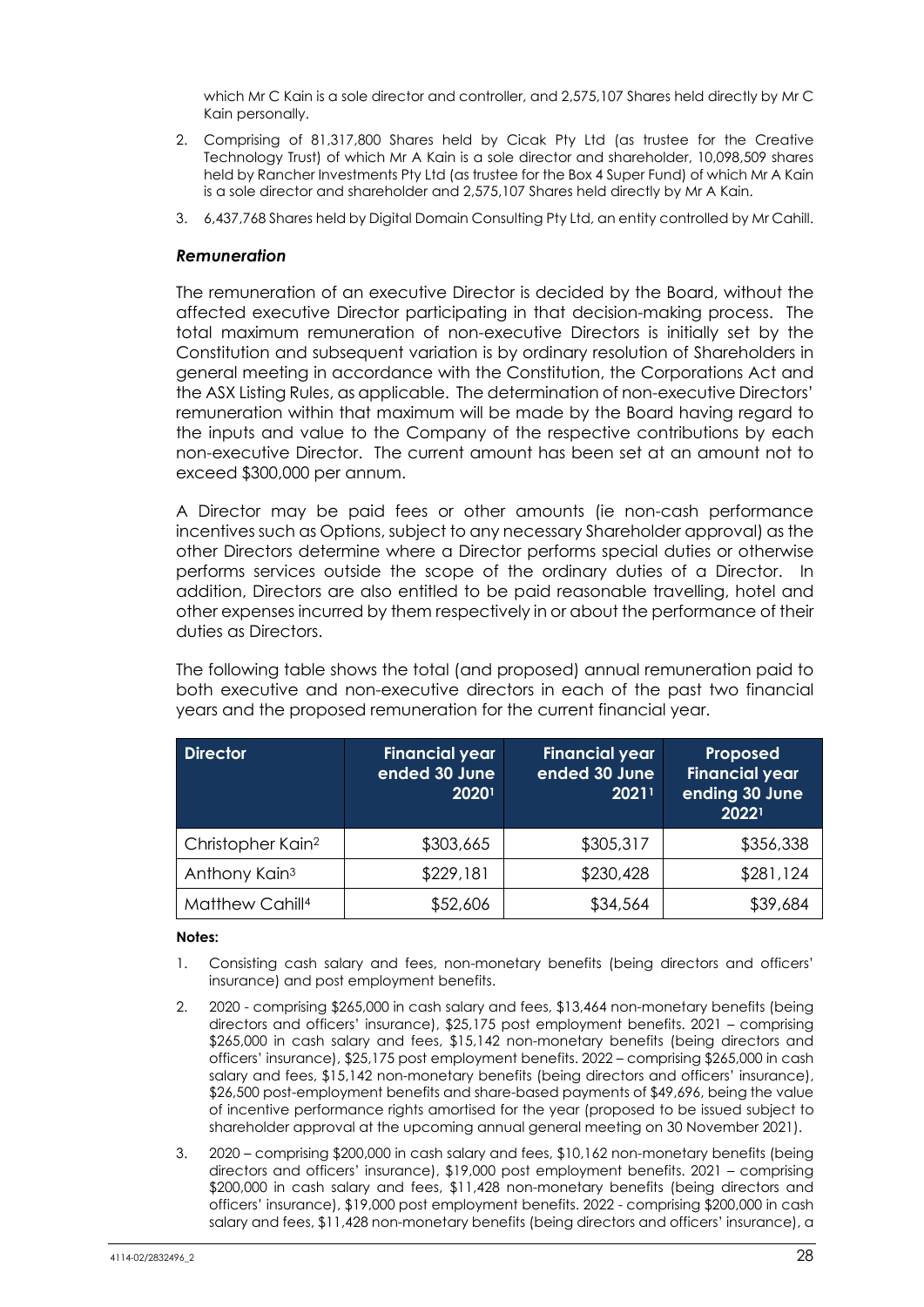superannuation payment of \$20,000 and share-based payments of \$49,696, being the value of incentive performance rights amortised for the year (proposed to be issued subject to shareholder approval at the upcoming annual general meeting on 30 November 2021).

4. 2020 – comprising \$31,839 in cash salary and fees, \$1,610 non-monetary benefits (being directors and officers' insurance), \$2,850 post employment benefits. 2021 – comprising \$30,000 in cash salary and fees, \$1,714 non-monetary benefits (being directors and officers' insurance), \$2,850 post employment benefits. 2021 - comprising \$30,000 in cash salary and fees, \$1,714 non-monetary benefits (being directors' and officers' insurance), \$3,000 postemployment benefits and share-based payments of \$4,970, being the value of incentive performance rights amortised for the year (proposed to be issued subject to shareholder approval at the upcoming annual general meeting on 30 November 2021).

#### **7.6 Interests of experts and advisers**

Other than as set out below or elsewhere in this Prospectus, no:

- (a) person named in this Prospectus as performing a function in a professional, advisory or other capacity in connection with the preparation or distribution of this Prospectus;
- (b) promoter of the Company; or
- (c) underwriter (but not a sub-underwriter) to the issue or a financial services licensee named in this Prospectus as a financial services licensee involved in the issue,

holds, or has held within the 2 years preceding lodgement of this Prospectus with the ASIC, any interest in:

- (d) the formation or promotion of the Company;
- (e) any property acquired or proposed to be acquired by the Company in connection with:
	- (i) its formation or promotion; or
	- (ii) the Offer; or
- (f) the Offer,

and no amounts have been paid or agreed to be paid and no benefits have been given or agreed to be given to any of these persons for services provided in connection with:

- (g) the formation or promotion of the Company; or
- (h) the Offer.

Clee Capital has agreed to act as lead manager in connection with the Placement Offer and to the extent other holders of AFSL's provide funds, has agreed to act jointly with those other parties. The Company estimates it will pay Clee Capital up to \$300,000 (excluding GST) for these services. Further, on completion of the Placement Offer, the Company has undertaken to issue Clee Capital the Broker Options (exercisable at \$0.03 on or before 30 June 2023). It should be noted that Clee Capital may pay all or part of these fees to other AFSL holders for assisting in the Placement. During the 24 months preceding lodgement of this Prospectus with ASIC, Clee Capital has been paid fees totalling \$177,000 for services provided to the Company.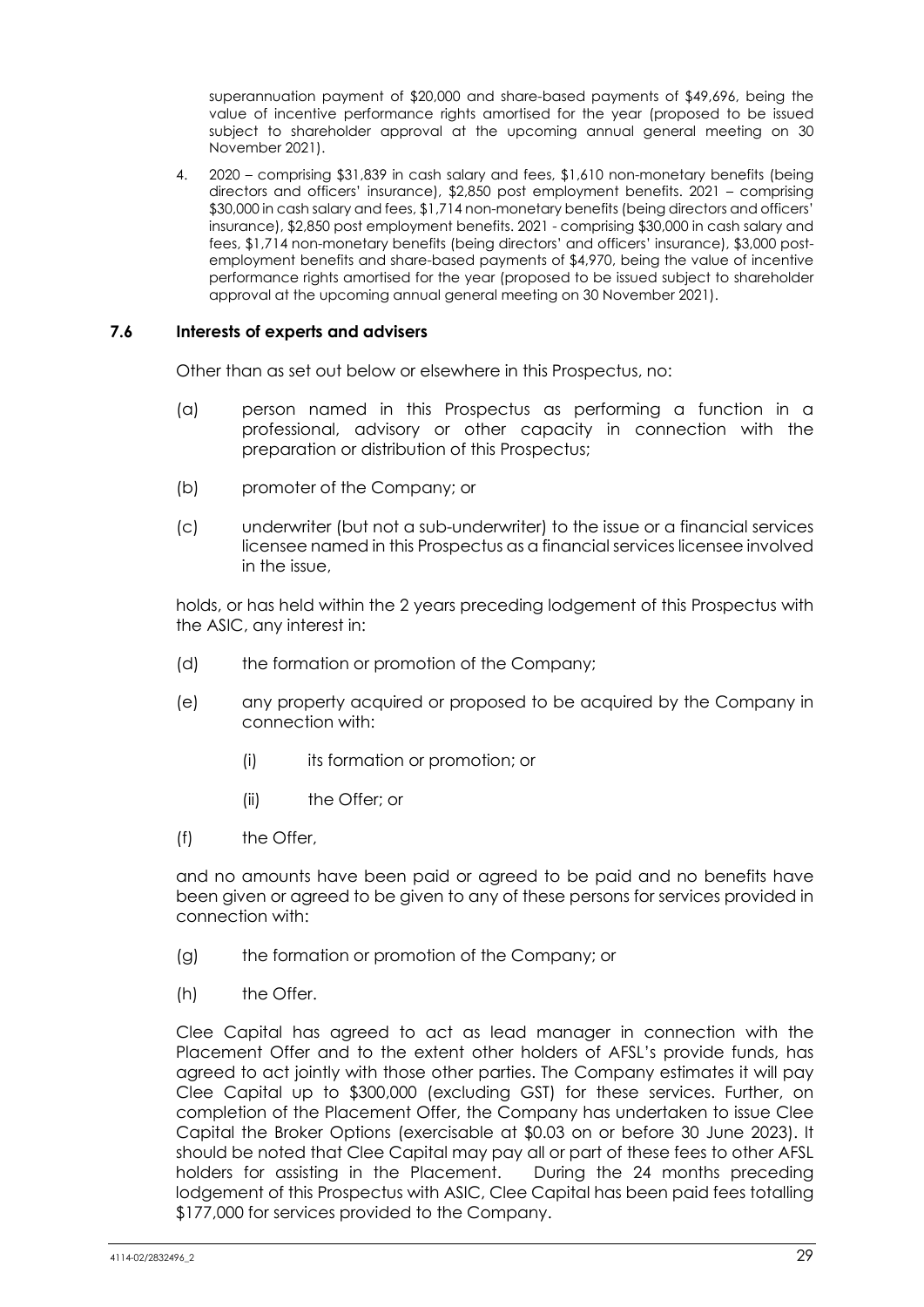Steinepreis Paganin has acted as the solicitors to the Company in relation to the Offers. The Company estimates it will pay Steinepreis Paganin \$5,000 (excluding GST and disbursements) for these services. During the 24 months preceding lodgement of this Prospectus with the ASIC, Steinepreis Paganin has been paid fees totalling \$113,223.50 (excluding GST and disbursements) for leaal services provided to the Company.

#### **7.7 Consents**

Chapter 6D of the Corporations Act imposes a liability regime on the Company (as the offeror of the Securities), the Directors, the persons named in the Prospectus with their consent as Proposed Directors, any underwriters, persons named in the Prospectus with their consent having made a statement in the Prospectus and persons involved in a contravention in relation to the Prospectus, with regard to misleading and deceptive statements made in the Prospectus, Although the Company bears primary responsibility for the Prospectus, the other parties involved in the preparation of the Prospectus can also be responsible for certain statements made in it.

Each of the parties referred to in this Section:

- (a) does not make, or purport to make, any statement in this Prospectus other than those referred to in this Section; and
- (b) in light of the above, only to the maximum extent permitted by law, expressly disclaims and takes no responsibility for any part of this Prospectus other than a reference to its name and a statement included in this Prospectus with the consent of that party as specified in this Section.

Steinepreis Paganin has given its written consent to being named as the solicitors to the Company in this Prospectus. Steinepreis Paganin has not withdrawn its consent prior to the lodgement of this Prospectus with the ASIC.

#### **7.8 Estimated expenses of Offer**

The total expenses of the Offer are estimated to be approximately \$250,000 as follows:

| <b>Expense</b>                             | $( \mathsf{S} )$ |
|--------------------------------------------|------------------|
| <b>ASIC Fees</b>                           | 3,206            |
| <b>ASX Fees</b>                            | 1,250            |
| Legal Fees                                 | 5,000            |
| Corporate Advisor Fees                     | 300,000          |
| Miscellaneous, printing and other expenses | 544              |
| <b>Total</b>                               | 310,000          |

## **7.9 Electronic Prospectus**

ASIC has exempted compliance with certain provisions of the Corporations Act to allow distribution of an electronic prospectus and electronic application form on the basis of a paper prospectus lodged with the ASIC, and the publication of notices referring to an electronic prospectus or electronic application form, subject to compliance with certain conditions.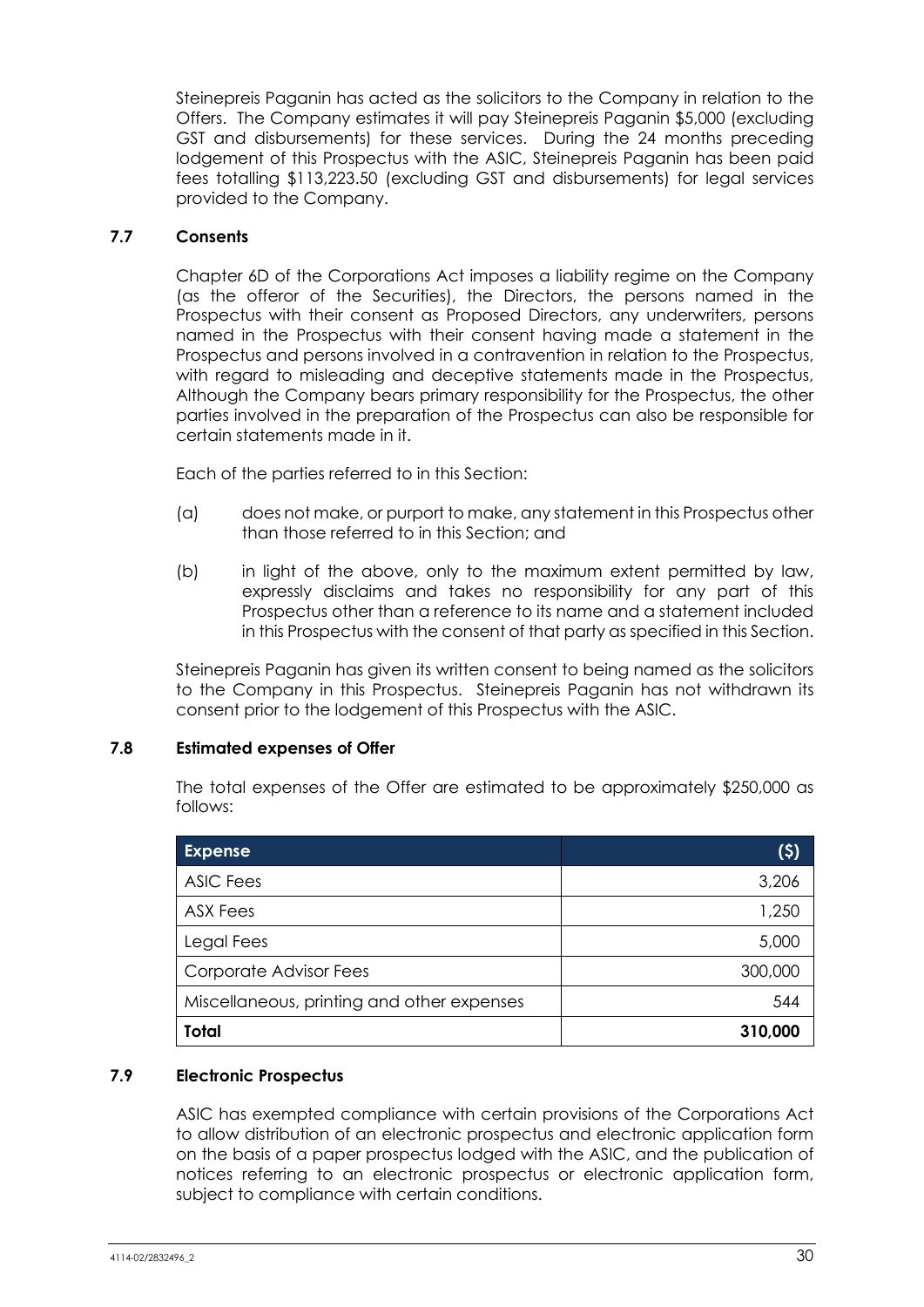If you have received this Prospectus as an electronic Prospectus, please ensure that you have received the entire Prospectus accompanied by the Application Form. If you have not, please phone the Company on + 61 8 6255 5504 and the Company will send you, for free, either a hard copy or a further electronic copy of the Prospectus, or both.

The Company reserves the right not to accept an Application Form from a person if it has reason to believe that when that person was given access to the electronic Application Form, it was not provided together with the electronic Prospectus and any relevant supplementary or Prospectus or any of those documents were incomplete or altered.

#### **7.10 Clearing House Electronic Sub-Register System (CHESS) and Issuer Sponsorship**

The Company will not be issuing Share certificates. The Company is a participant in CHESS, for those investors who have, or wish to have, a sponsoring stockbroker. Investors who do not wish to participate through CHESS will be issuer sponsored by the Company. Because the sub-registers are electronic, ownership of securities can be transferred without having to rely upon paper documentation.

Electronic registers mean that the Company will not be issuing certificates to investors. Instead, investors will be provided with a statement (similar to a bank account statement) that sets out the number of Shares issued to them under this Prospectus. The notice will also advise holders of their Holder Identification Number or Security Holder Reference Number and explain, for future reference, the sale and purchase procedures under CHESS and issuer sponsorship.

Further monthly statements will be provided to holders if there have been any changes in their security holding in the Company during the preceding month.

#### **7.11 Privacy Act**

If you complete an application for Shares, you will be providing personal information to the Company. The Company collects, holds and will use that information to assess your application, service your needs as a Shareholder, facilitate distribution payments and corporate communications to you as a Shareholder and carry out administration.

The information may also be used from time to time and disclosed to persons inspecting the register, bidders for your securities in the context of takeovers, regulatory bodies, including the Australian Taxation Office, authorised securities brokers, print service providers, mail houses and the Company's Share Registry.

You can access, correct and update the personal information that we hold about you. Please contact the Company if you wish to do so at the relevant contact numbers set out in this Prospectus.

Collection, maintenance and disclosure of certain personal information is governed by legislation including the *Privacy Act* 1988 (Cth) (as amended), the Corporations Act and certain rules such as the ASX Settlement Operating Rules. You should note that if you do not provide the information required on the application for Shares, the Company may not be able to accept or process your application.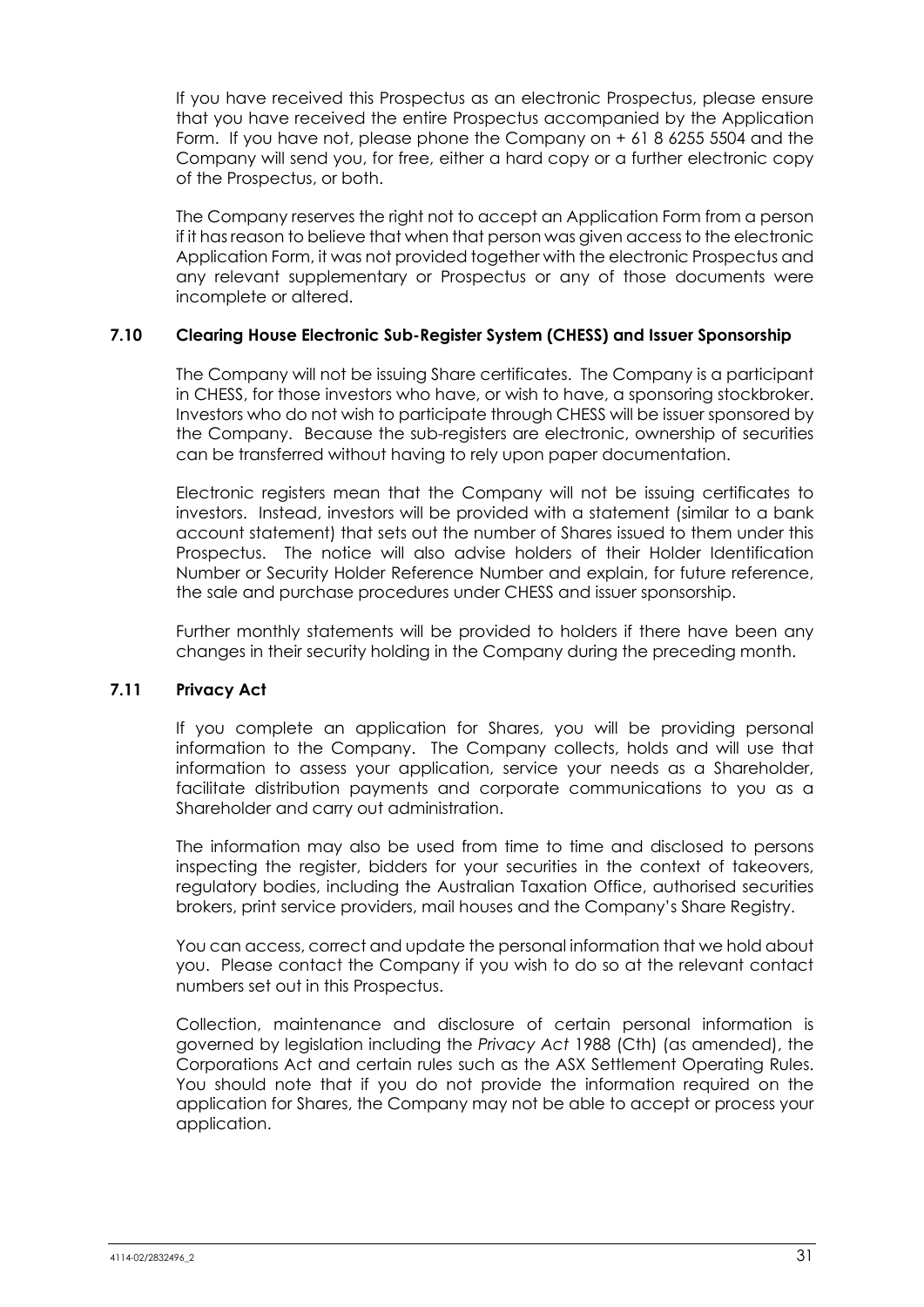#### <span id="page-33-0"></span>**8. DIRECTORS' AUTHORISATION**

This Prospectus is issued by the Company and its issue has been authorised by a resolution of the Directors.

In accordance with section 720 of the Corporations Act, each Director has consented to the lodgement of this Prospectus with the ASIC.

 $\mathcal{U}$   $\rightarrow$   $\mathcal{V}$ 

**Anthony Kain Chairman For and on behalf of Peppermint Innovation Limited**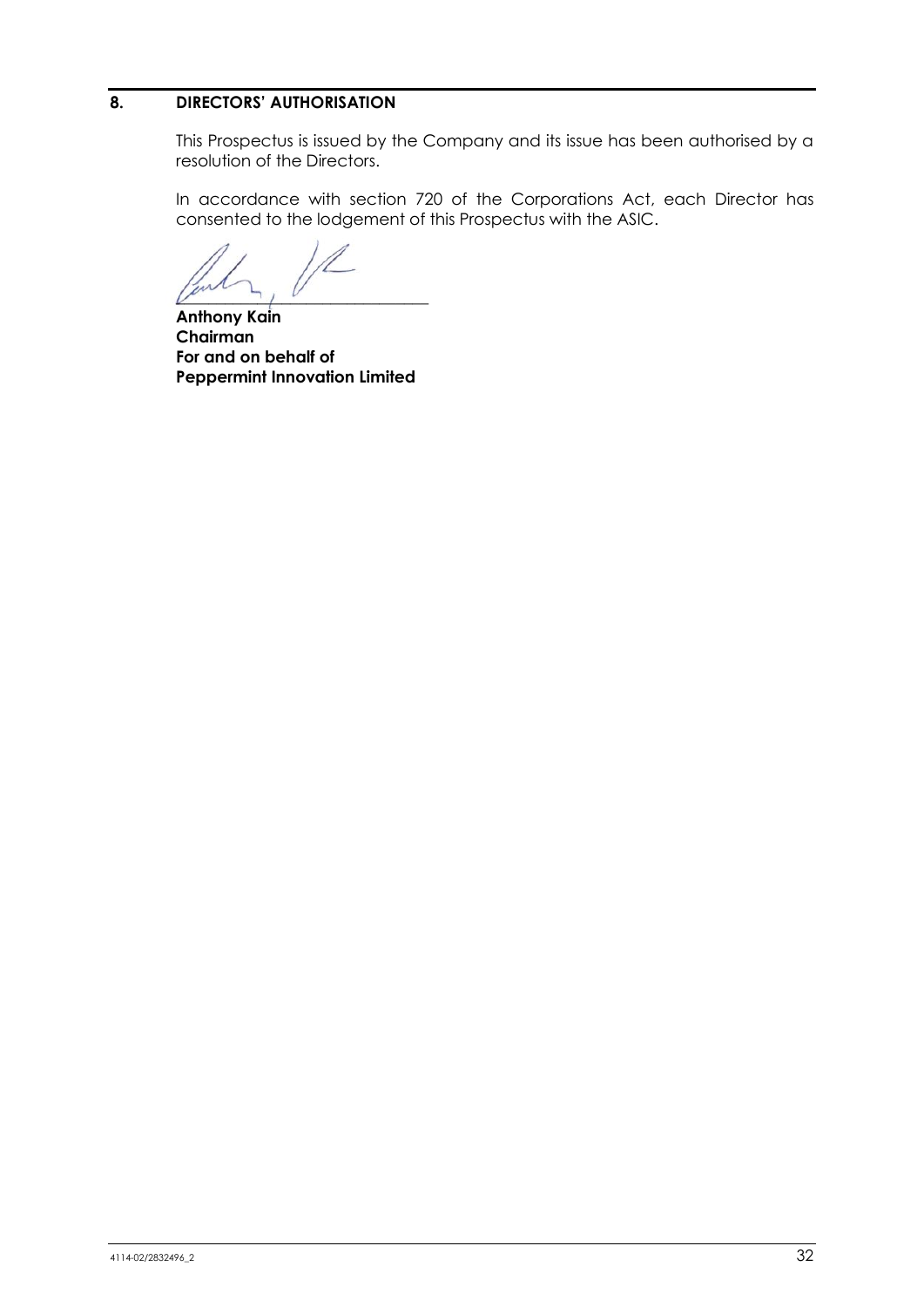#### <span id="page-34-0"></span>**9. DEFINITIONS**

**\$** means Australian dollars.

**Additional Offers** has the meaning given in Section [3.4.2.](#page-7-0)

**Applicant** means an investor who applies for Shares pursuant to the Offer.

**Application Form** means an application form either attached to or accompanying this Prospectus.

**ASIC** means the Australian Securities and Investments Commission.

**ASX** means ASX Limited (ACN 008 624 691) or the financial market operated by it, as the context requires.

**ASX Listing Rules** means the listing rules of the ASX.

**ASX Settlement Operating Rules** means the settlement rules of the securities clearing house which operates CHESS.

**Board** means the board of Directors unless the context indicates otherwise.

**Broker Offer** means the offer of up to 30,000,000 Broker Options.

**Broker Options** means up to 30,000,000 Options agreed to be issued (exercisable at \$0.03 each, on or before 30 June 2023) as part of the consideration for raising funds in connection with the Placement.

**Business Day** means Monday to Friday inclusive, except New Year's Day, Good Friday, Easter Monday, Christmas Day, Boxing Day and any other day that ASX declares is not a business day.

**Closing Date** means the date specified in the timetable in Section [2.1](#page-3-1) of this Prospectus (unless extended or brought forward).

**Company** means Peppermint Innovation Limited (ACN 125 931 964).

**Constitution** means the constitution of the Company as at the date of this Prospectus.

**Corporations Act** means the *Corporations Act 2001* (Cth).

**Directors** means the directors of the Company as at the date of this Prospectus.

**Offers** means the Placement Offer and the Broker Offer.

**Official Quotation** means official quotation on ASX.

**Opening Date** means the opening date of the Offer as specified in the timetable set out in Section [2.1](#page-3-1) of this Prospectus (unless varied).

**Option** means an option to acquire a Share.

**Placement** has the meaning given in Section [3.1.](#page-6-1)

**Placement Offer** means the offer of up to 250,000,000 Shares at an issue price of \$0.02 per Share to raise \$5,000,000 (before expenses), together with one (1) free attaching option for every three (3) Shares issued.

**Prospectus** means this prospectus.

**Share** means a fully paid ordinary share in the capital of the Company.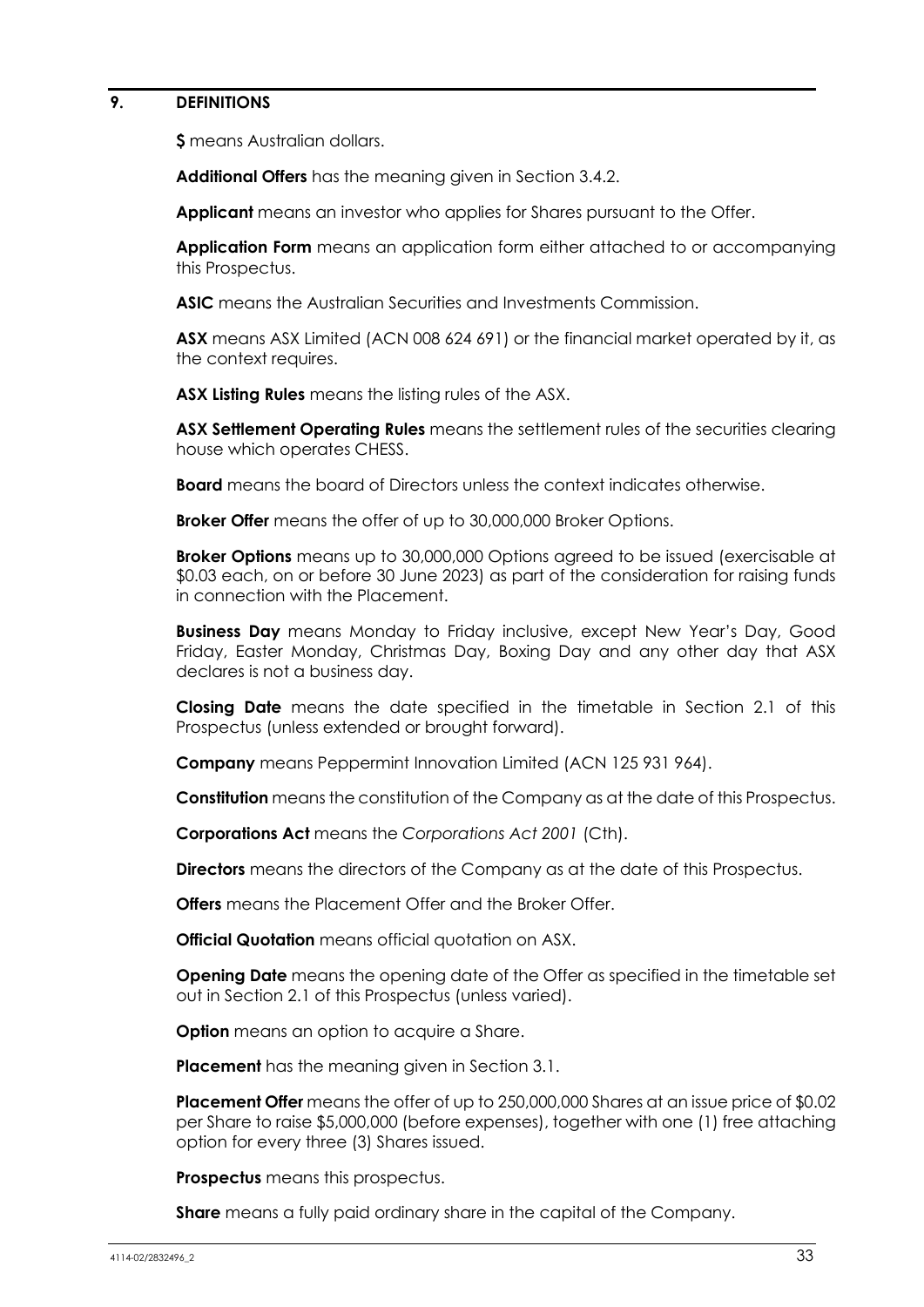**Shareholder** means a shareholder of the Company.

**Share Registry** means Computershare Investor Services Pty Ltd (ACN 078 279 277).

**WST** means western standard time as observed in Perth, Western Australia.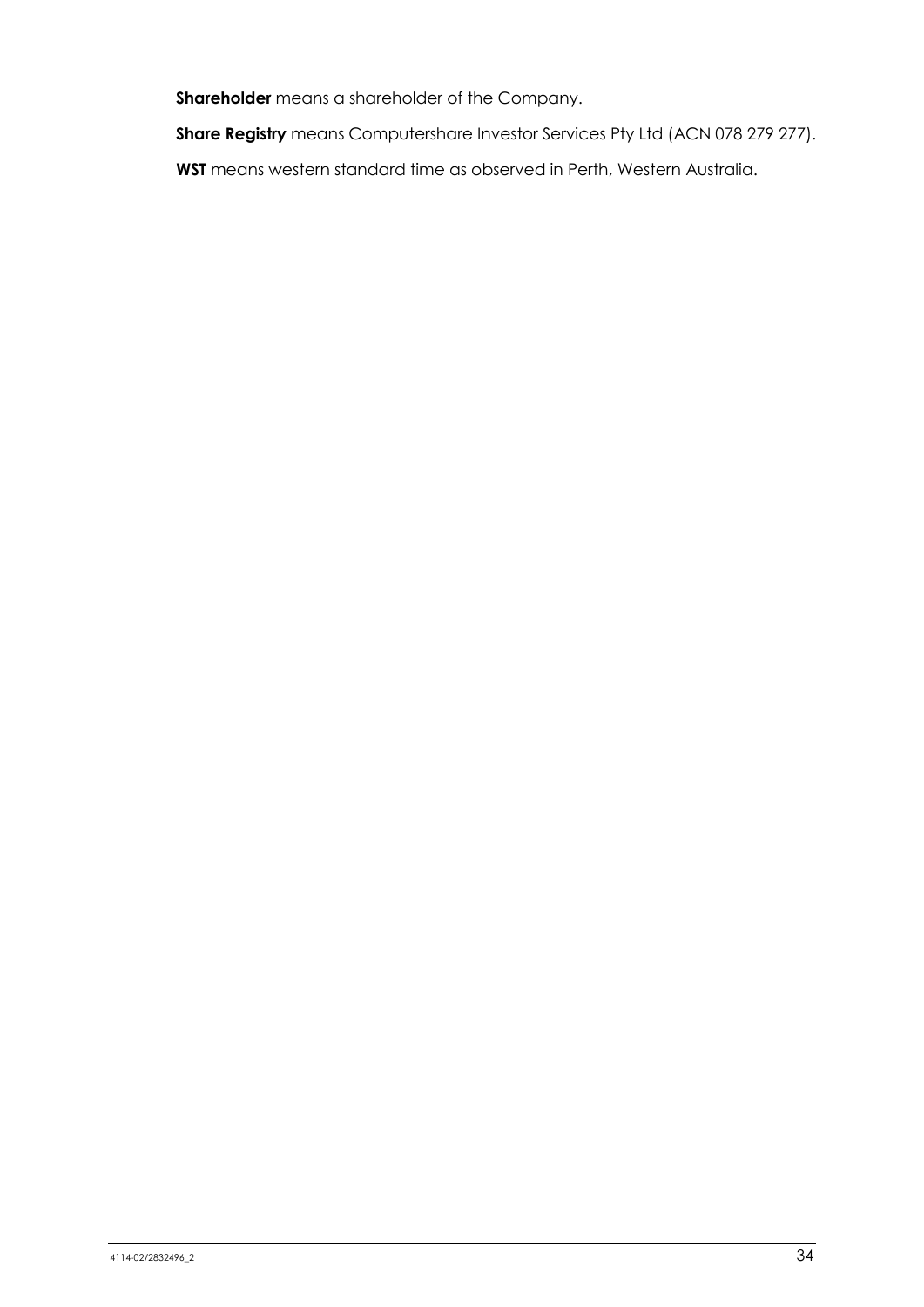#### **PEPPERMINT INNOVATION LIMITED ACN 125 931 964**

**Enquiries:** Peppermint Innovation Limited Company Secretary

 $\sum$ ) (within Australia) 08 6255 5504 (outside Australia) + 61 8 6255 5504 Email: anthony.kain@pepltd.com.au

# **PEPPERMINT** INNOVATION

# **Application Form**

This Application Form is important. If you are in doubt as to how to deal with it, please contact your stockbroker, accountant, or other professional advisor without delay. You should read the Peppermint Innovation Limited Prospectus dated 22 November 2021 and any relevant Supplementary Prospectus (if applicable), carefully before completing this Application Form. The Corporations Act prohibits any person from passing on this Application Form (whether in paper or electronic form) unless it is attached to or accompanies a complete and unaltered copy of the Prospectus and any relevant Supplementary Prospectus (whether in paper or electronic form).

|                                                                                                                              |  | A I/we apply for                                                                                                                                                                                                                                                            |               |  |  |                                         |  |                            |  |  |                   |         |                                                                                                                                                                                             | <b>B</b> I/we lodge full Application Money |              |  |                  |          |  |  |
|------------------------------------------------------------------------------------------------------------------------------|--|-----------------------------------------------------------------------------------------------------------------------------------------------------------------------------------------------------------------------------------------------------------------------------|---------------|--|--|-----------------------------------------|--|----------------------------|--|--|-------------------|---------|---------------------------------------------------------------------------------------------------------------------------------------------------------------------------------------------|--------------------------------------------|--------------|--|------------------|----------|--|--|
|                                                                                                                              |  |                                                                                                                                                                                                                                                                             |               |  |  |                                         |  | Shares at \$0.02 per Share |  |  |                   |         |                                                                                                                                                                                             | \$                                         |              |  |                  |          |  |  |
|                                                                                                                              |  | or such lesser number of Shares which may be allocated to me/us.                                                                                                                                                                                                            |               |  |  |                                         |  |                            |  |  |                   |         |                                                                                                                                                                                             |                                            |              |  |                  |          |  |  |
|                                                                                                                              |  |                                                                                                                                                                                                                                                                             |               |  |  |                                         |  |                            |  |  |                   |         |                                                                                                                                                                                             |                                            |              |  |                  |          |  |  |
| $\mathbf{C}$<br>Individual/Joint applications - refer to naming standards overleaf for correct forms of registrable title(s) |  |                                                                                                                                                                                                                                                                             |               |  |  |                                         |  |                            |  |  |                   |         |                                                                                                                                                                                             |                                            |              |  |                  |          |  |  |
|                                                                                                                              |  | Title or Company Name                                                                                                                                                                                                                                                       | Given Name(s) |  |  |                                         |  |                            |  |  |                   | Surname |                                                                                                                                                                                             |                                            |              |  |                  |          |  |  |
|                                                                                                                              |  |                                                                                                                                                                                                                                                                             |               |  |  |                                         |  |                            |  |  |                   |         |                                                                                                                                                                                             |                                            |              |  |                  |          |  |  |
|                                                                                                                              |  | Joint Applicant 2 or Account Designation                                                                                                                                                                                                                                    |               |  |  |                                         |  |                            |  |  |                   |         |                                                                                                                                                                                             |                                            |              |  |                  |          |  |  |
|                                                                                                                              |  |                                                                                                                                                                                                                                                                             |               |  |  |                                         |  |                            |  |  |                   |         |                                                                                                                                                                                             |                                            |              |  |                  |          |  |  |
|                                                                                                                              |  | Joint Applicant 3 or Account Designation                                                                                                                                                                                                                                    |               |  |  |                                         |  |                            |  |  |                   |         |                                                                                                                                                                                             |                                            |              |  |                  |          |  |  |
|                                                                                                                              |  |                                                                                                                                                                                                                                                                             |               |  |  |                                         |  |                            |  |  |                   |         |                                                                                                                                                                                             |                                            |              |  |                  |          |  |  |
| D                                                                                                                            |  | Enter the postal address - include State and Postcode                                                                                                                                                                                                                       |               |  |  |                                         |  |                            |  |  |                   |         |                                                                                                                                                                                             |                                            |              |  |                  |          |  |  |
| Unit                                                                                                                         |  | <b>Street Number</b>                                                                                                                                                                                                                                                        |               |  |  | Street Name or PO Box/Other information |  |                            |  |  |                   |         |                                                                                                                                                                                             |                                            |              |  |                  |          |  |  |
|                                                                                                                              |  |                                                                                                                                                                                                                                                                             |               |  |  |                                         |  |                            |  |  |                   |         |                                                                                                                                                                                             |                                            |              |  |                  |          |  |  |
| City/Suburb/Town                                                                                                             |  |                                                                                                                                                                                                                                                                             |               |  |  |                                         |  |                            |  |  |                   |         |                                                                                                                                                                                             |                                            | <b>State</b> |  |                  | Postcode |  |  |
|                                                                                                                              |  |                                                                                                                                                                                                                                                                             |               |  |  |                                         |  |                            |  |  |                   |         |                                                                                                                                                                                             |                                            |              |  |                  |          |  |  |
| E                                                                                                                            |  | Enter your contact details                                                                                                                                                                                                                                                  |               |  |  |                                         |  |                            |  |  |                   |         |                                                                                                                                                                                             |                                            |              |  |                  |          |  |  |
| <b>Contact Name</b>                                                                                                          |  |                                                                                                                                                                                                                                                                             |               |  |  |                                         |  |                            |  |  |                   |         |                                                                                                                                                                                             |                                            |              |  |                  |          |  |  |
|                                                                                                                              |  |                                                                                                                                                                                                                                                                             |               |  |  |                                         |  |                            |  |  |                   |         |                                                                                                                                                                                             |                                            |              |  |                  |          |  |  |
|                                                                                                                              |  | Telephone Number - Business Hours                                                                                                                                                                                                                                           |               |  |  |                                         |  |                            |  |  |                   |         |                                                                                                                                                                                             |                                            |              |  |                  |          |  |  |
|                                                                                                                              |  |                                                                                                                                                                                                                                                                             |               |  |  |                                         |  |                            |  |  |                   |         |                                                                                                                                                                                             |                                            |              |  |                  |          |  |  |
|                                                                                                                              |  |                                                                                                                                                                                                                                                                             |               |  |  |                                         |  |                            |  |  |                   |         |                                                                                                                                                                                             |                                            |              |  |                  |          |  |  |
| <b>CHESS Participant</b>                                                                                                     |  |                                                                                                                                                                                                                                                                             |               |  |  |                                         |  |                            |  |  |                   |         |                                                                                                                                                                                             |                                            |              |  |                  |          |  |  |
|                                                                                                                              |  | Holder Identification Number (HIN)                                                                                                                                                                                                                                          |               |  |  |                                         |  |                            |  |  |                   |         | Please note that if you supply a CHESS HIN but the name and address details on your form do<br>not correspond exactly with the registration details held at CHESS, your Application will be |                                            |              |  |                  |          |  |  |
| χ                                                                                                                            |  |                                                                                                                                                                                                                                                                             |               |  |  |                                         |  |                            |  |  |                   |         | deemed to be made without the CHESS HIN, and any Shares issued as a result of the Offer will                                                                                                |                                            |              |  |                  |          |  |  |
| be held on the issuer sponsored subregister.<br><b>G</b> Cheque Payment details                                              |  |                                                                                                                                                                                                                                                                             |               |  |  |                                         |  |                            |  |  |                   |         |                                                                                                                                                                                             |                                            |              |  |                  |          |  |  |
| <b>Drawer</b>                                                                                                                |  |                                                                                                                                                                                                                                                                             |               |  |  |                                         |  | <b>Cheque Number</b>       |  |  | <b>BSB Number</b> |         | <b>Account Number</b>                                                                                                                                                                       |                                            |              |  | Amount of cheque |          |  |  |
|                                                                                                                              |  |                                                                                                                                                                                                                                                                             |               |  |  |                                         |  |                            |  |  |                   |         |                                                                                                                                                                                             |                                            |              |  |                  |          |  |  |
|                                                                                                                              |  | Make your cheque, bank draft or money order payable to 'Peppermint Innovation Limited - Share Offer Account' and cross it 'Not Negotiable". Alternatively, you can pay by<br>electronic fund transfer (EFT) to the account set out on the reverse of this Application Form. |               |  |  |                                         |  |                            |  |  |                   |         |                                                                                                                                                                                             |                                            |              |  |                  |          |  |  |
|                                                                                                                              |  | By submitting this Application Form:                                                                                                                                                                                                                                        |               |  |  |                                         |  |                            |  |  |                   |         |                                                                                                                                                                                             |                                            |              |  |                  |          |  |  |

- I/we declare that this Application is complete and lodged according to the Prospectus, and any relevant Supplementary Prospectus, and the declarations/statements on the reverse of this Application Form,
- I/we declare that all details and statements made by me/us (including the declaration on the reverse of this Application Form) are complete and accurate, and
- I/we agree to be bound by the constitution of Peppermint Innovation Limited.